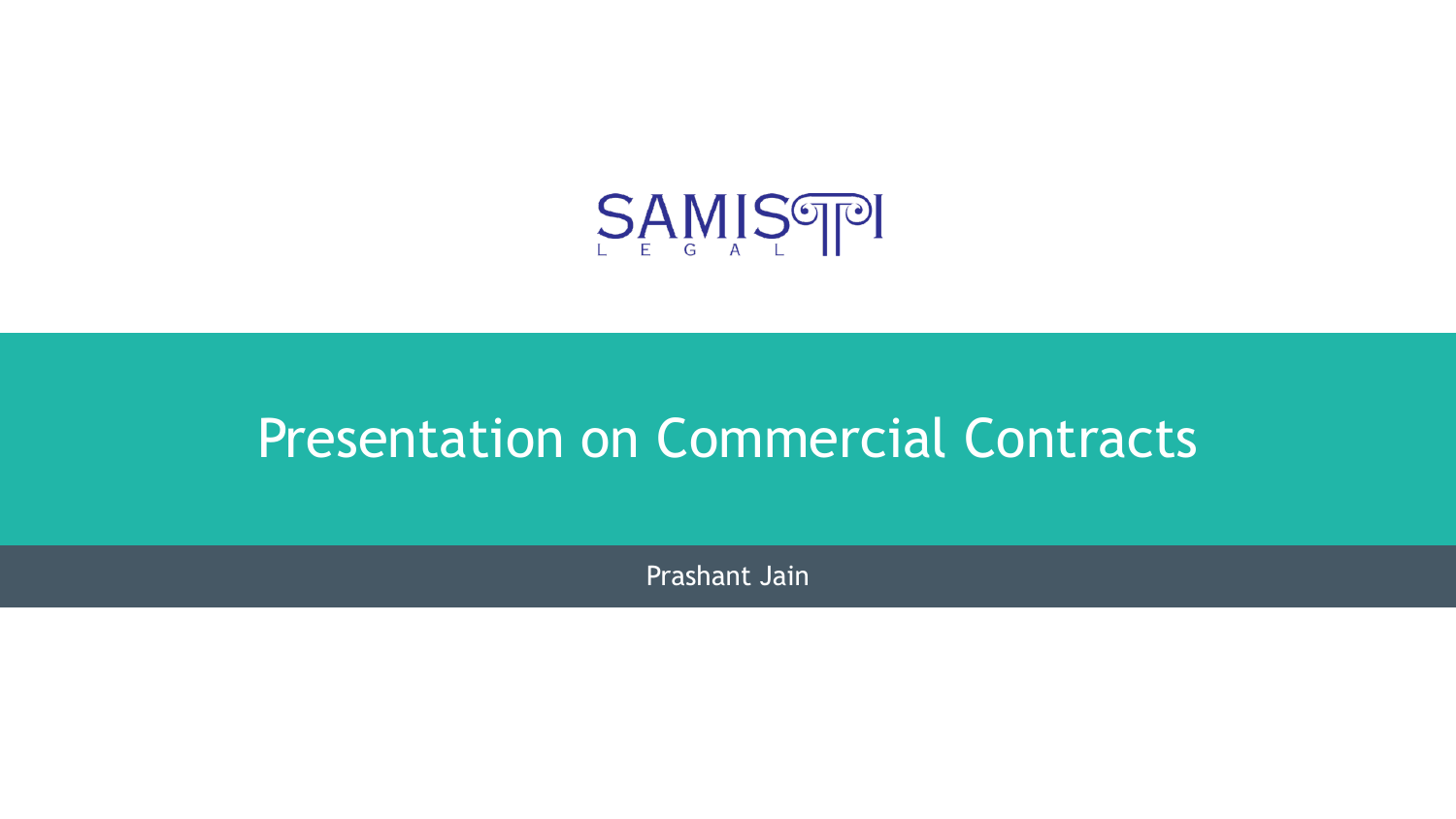

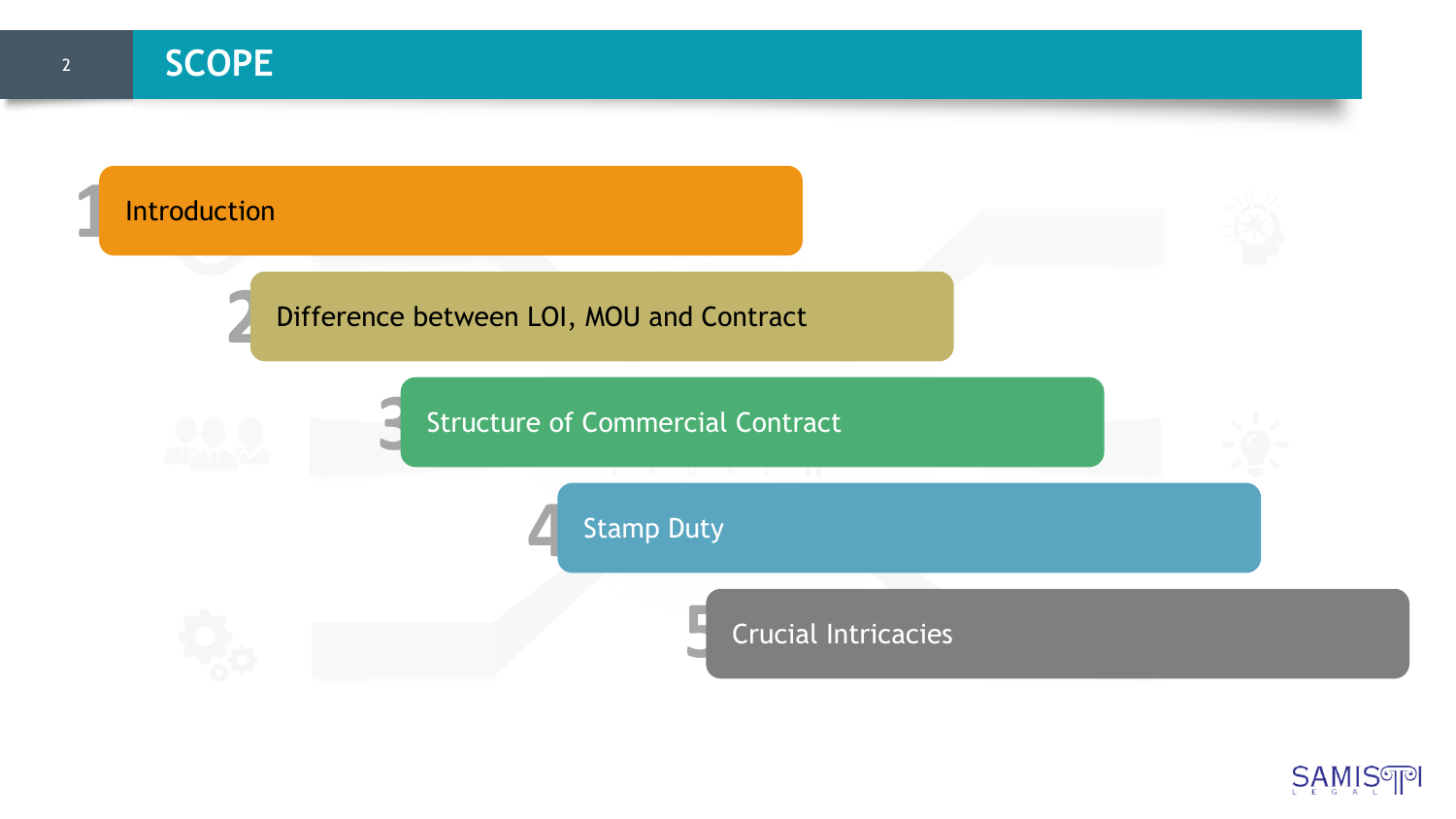A contract is an agreement creating and defining obligation between two or more persons by which rights are acquired by one or more to acts or forbearance on the part of others. "  $^{\prime}$ 

**– Salmond**



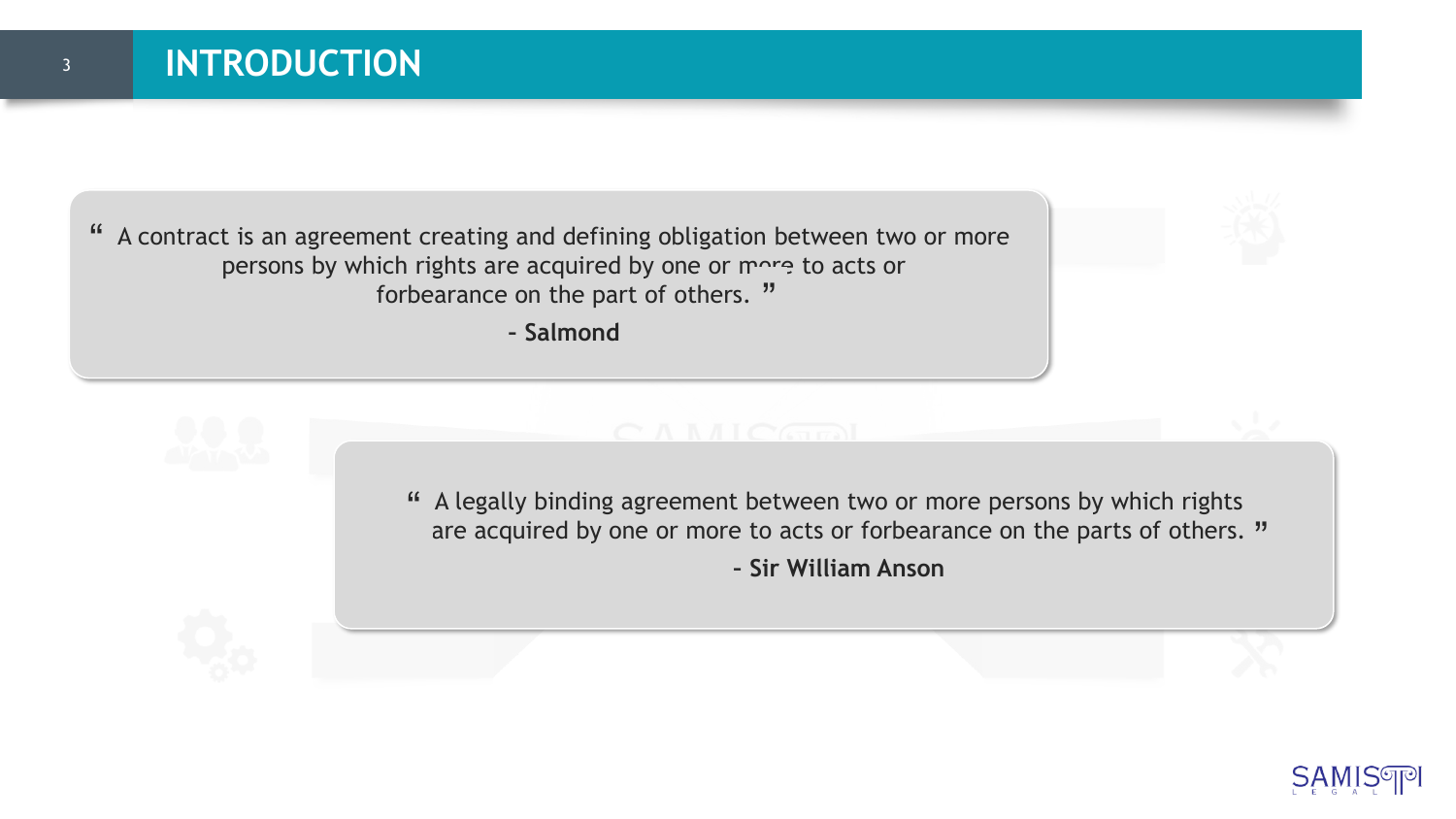#### The Essentials of Valid Contract:

|                 | <b>Offer and Acceptance</b>       |  |
|-----------------|-----------------------------------|--|
| $\sqrt{2}$      | Legal Relationship                |  |
| $\overline{3}$  | <b>Lawful Consideration</b>       |  |
| $\overline{4}$  | <b>Free Consent</b>               |  |
| $5\overline{)}$ | Lawful Object                     |  |
| 6               | Writing and Registration          |  |
|                 | <b>Certainty of Terms</b>         |  |
| 8               | <b>Possibility of Performance</b> |  |
| 9               | Not Expressly Declared Void       |  |

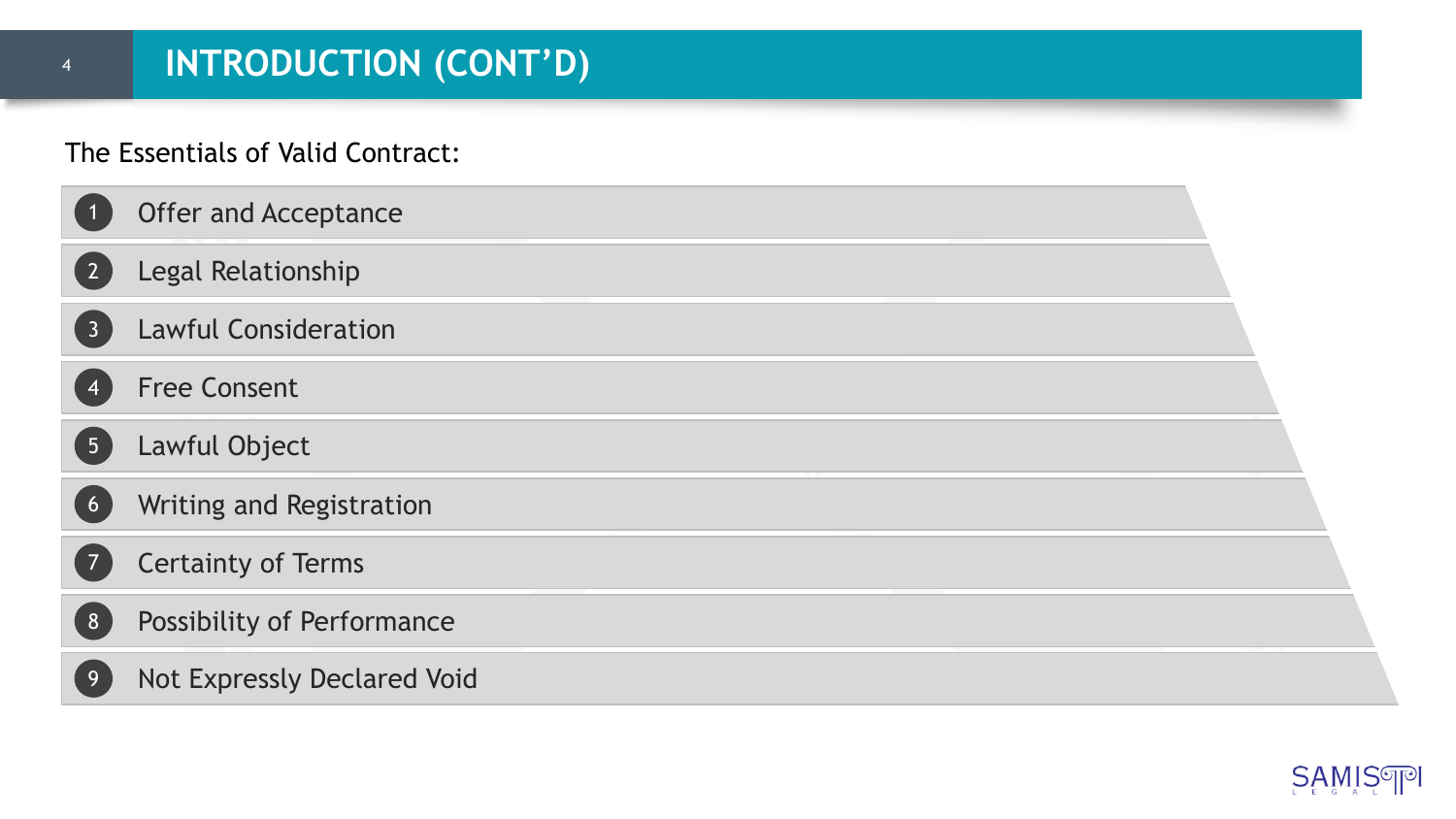$\checkmark$  A letter of intent is likely to encompass a number of different aspects, and it varies in length according to the level of specificity and the type of transaction. All letters of intent lay out the basics of a deal, including cost, time frame and contingencies.

 $\checkmark$  A memorandum of understanding is an agreement between two or more parties outlining the terms and details of an understanding, including each party's requirements and responsibilities. It is often the first stage in the formation of a formal contract and does not involve the exchange of money.

#### **LI MOU CONTRACT**

 $\checkmark$  A contract is a legally enforceable agreement between two or more parties with a detailed structure than LI or MOU that creates an obligation to do (or not do) a particular thing. The parties must intend to create a legally enforceable agreement, but they need not intend to create – or even understand – that they are entering into a "contract."

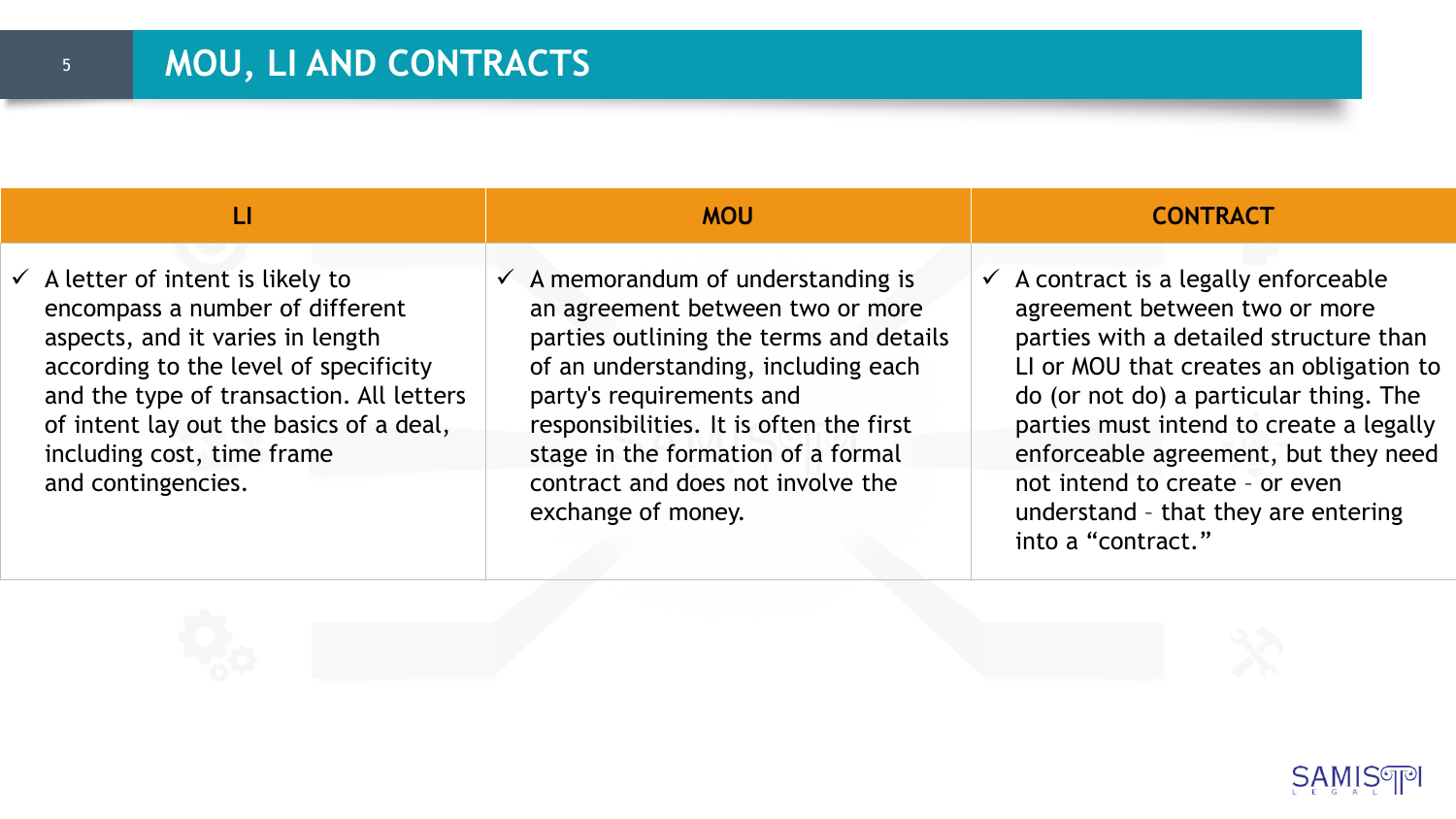

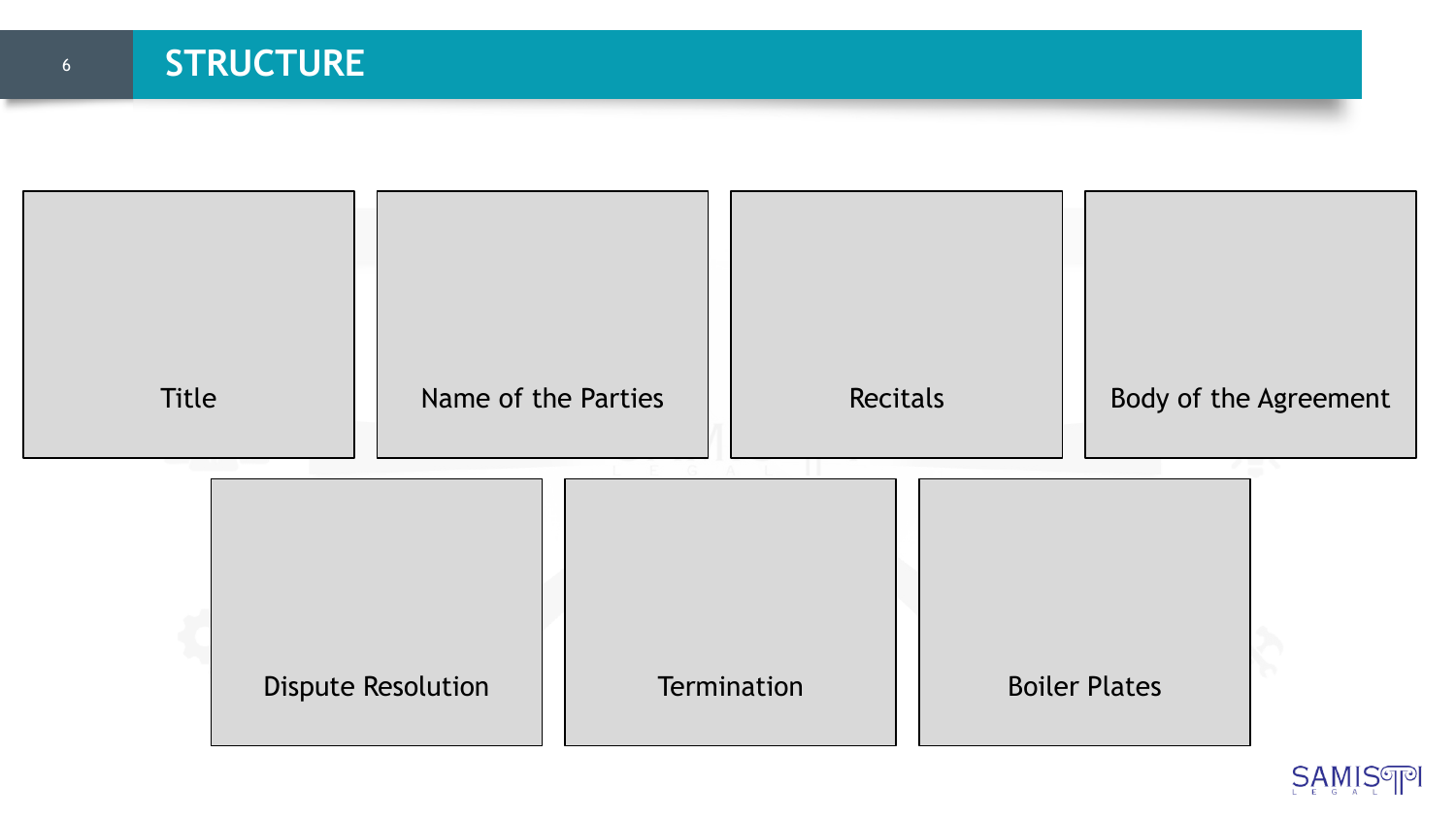# **RECITALS**

➢ Points to be included under recitals:

Nature of business of the parties

Brief background of the transaction

Objective of the contract

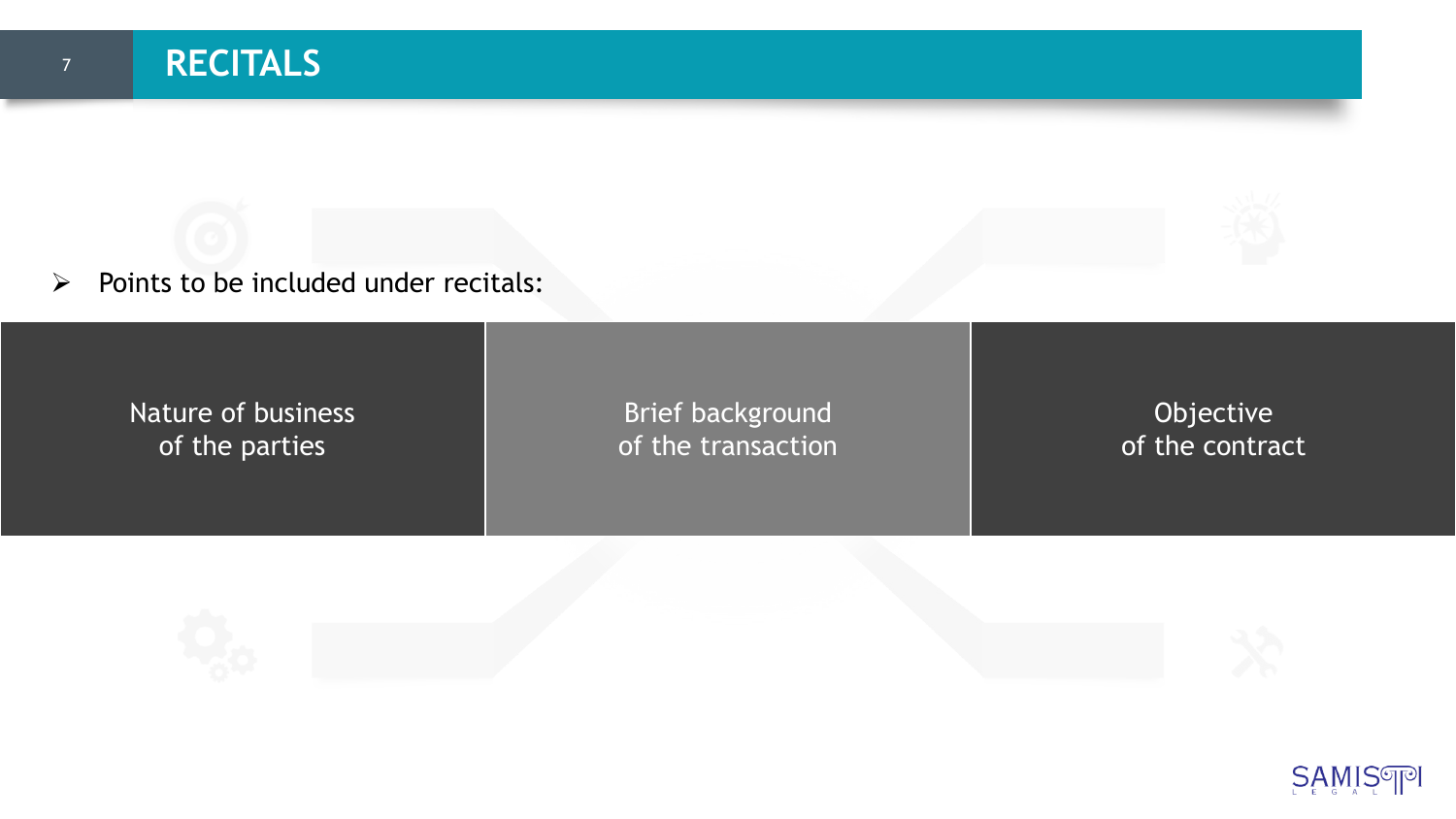# <sup>8</sup> **BODY OF THE AGREEMENT – ESSENTIAL CLAUSES**

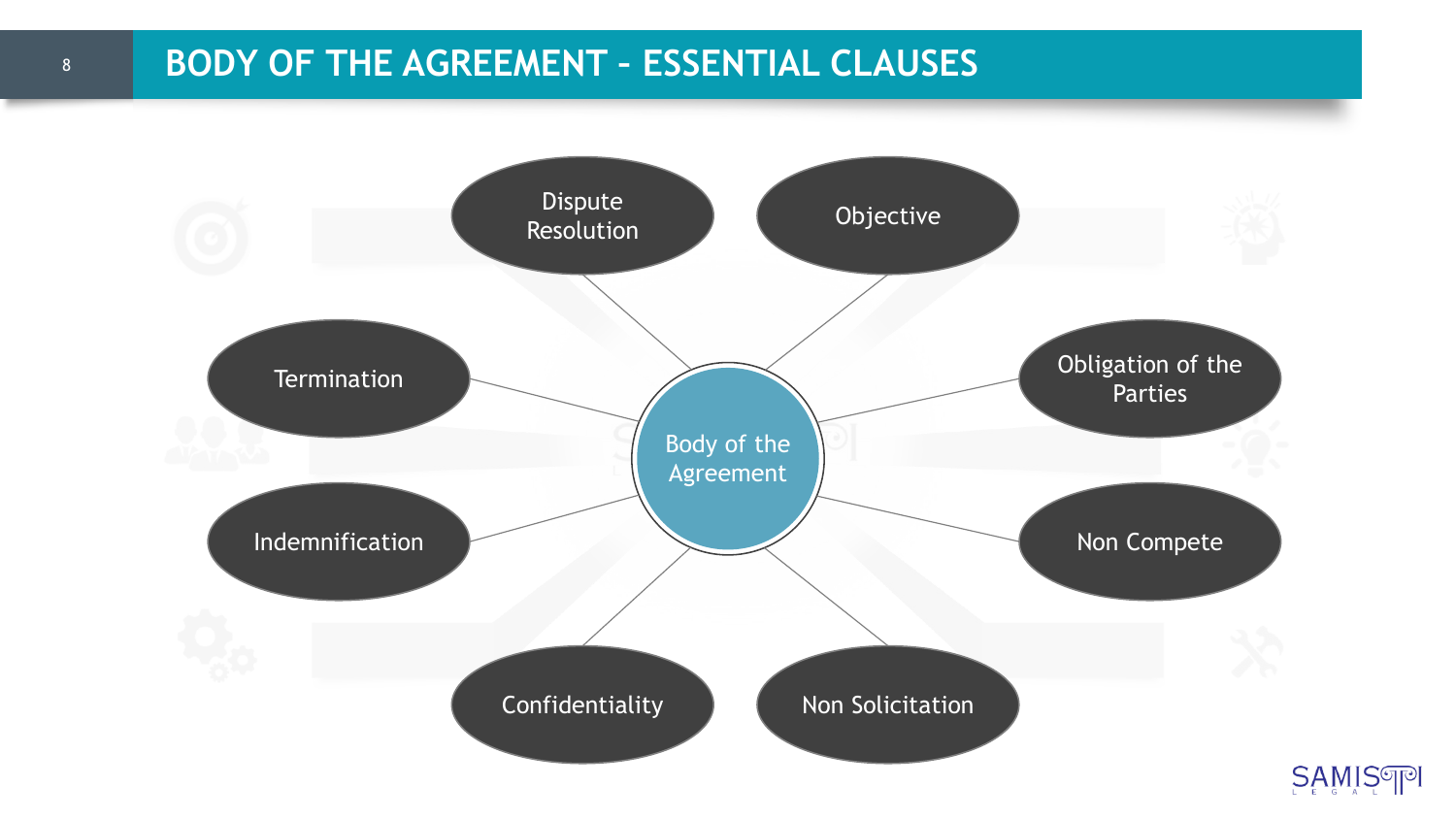

The objective clause generally consists of the purpose of the Agreement in detail. The clause identifies the purpose of the document and describes the transaction, the intent of the parties and any assumed facts underlying the transaction.

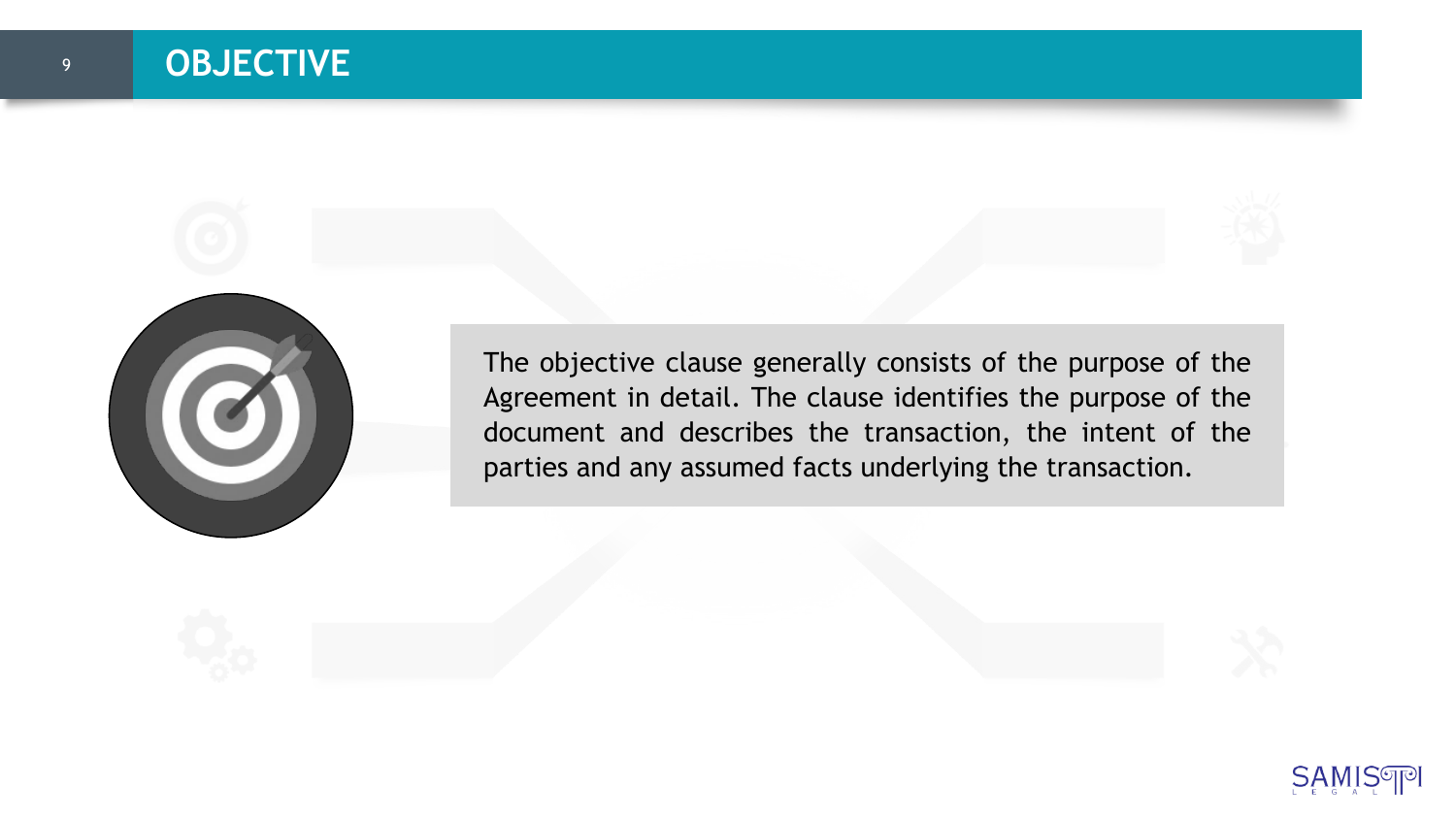

The main objective of this clause is to provide a clear and detailed picture with regard to the rights and responsibilities of the parties to the contract. The covenants under this clause memorialize the promises that are being made by the parties. Examples include promises to deliver certain goods or to refrain from particular activities.

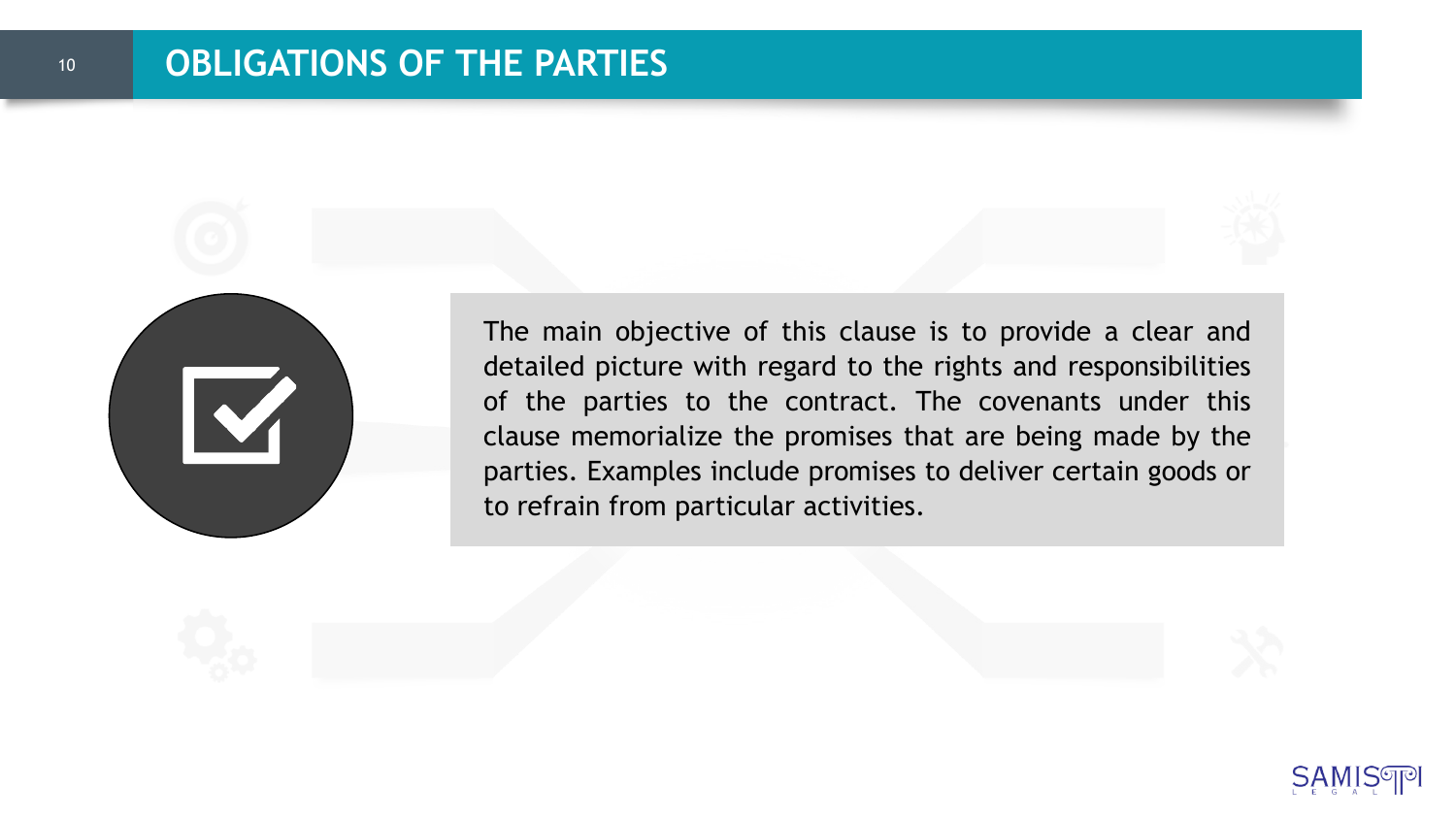

Representations and warranties identify the assumed facts underlying the agreement. These sections represent the real heart of the deal and tend to be heavily negotiated. An example would be a representation and warranty that the goods to be sold are in working order.

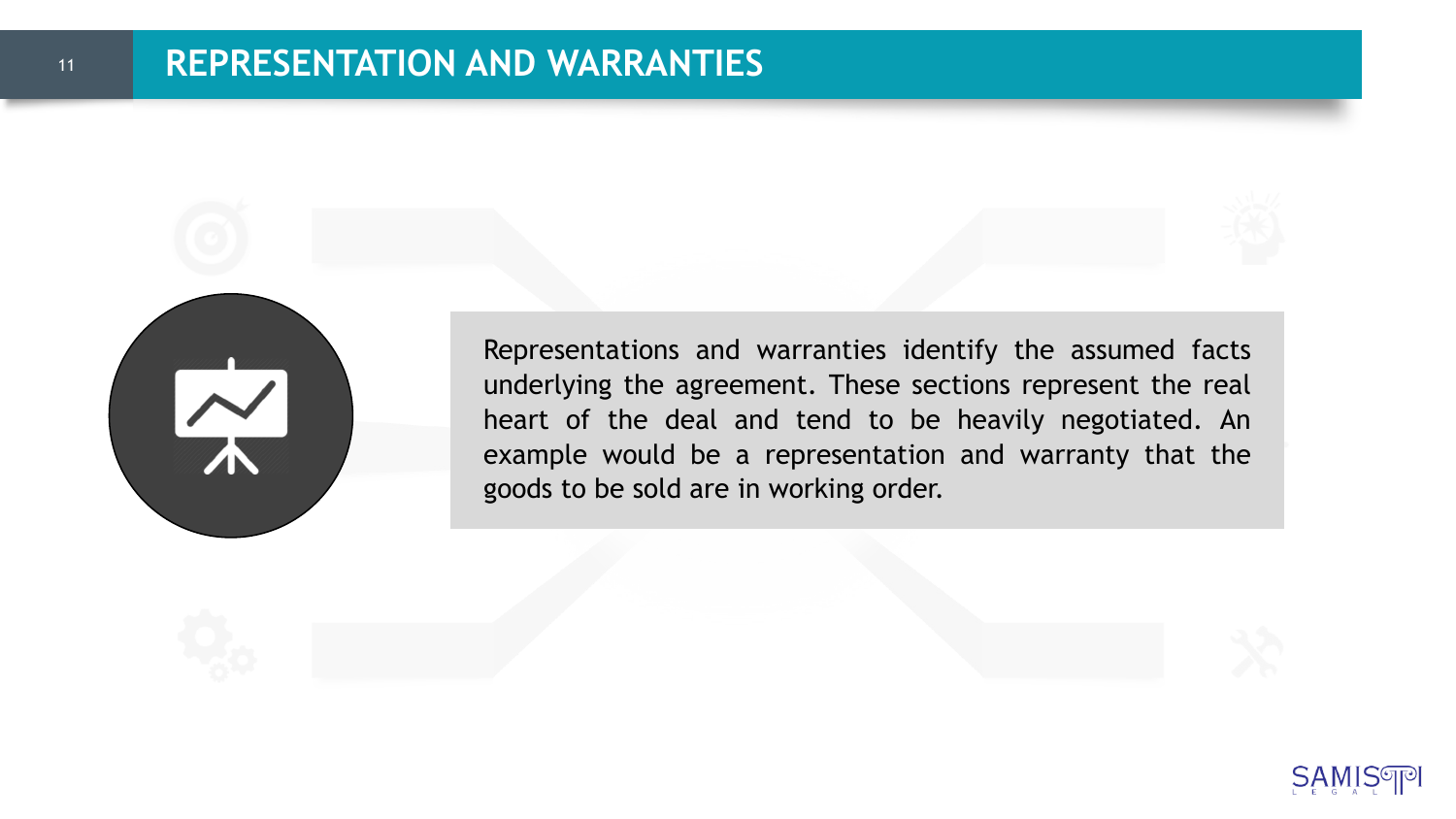#### **NON COMPETE**

12

- $\triangleright$  "Restrain to trade" Section 27 of Indian Contract Act, 1872
- ➢ Exception: "Sale of Goodwill"
- $\triangleright$  Circumstances under which the clause is valid Test of reasonableness, situation of employment and fairness to both parties; protection of employer and right of employee.

Niranjan Shankar Golikari v. The Century Spinning And Mfg. Co, the apex court held:

Percept D'Mark (India) Pvt Ltd. v. Zaheer Khan & Anr:, the apex court has confirmed that:

"non-compete clauses are not to be considered as 'restraint of trade' if they operate during the time period of employment as it was a step of the employer to protect its confidential information, hence valid"

FL Smidth Pvt. Ltd. Vs FL Smidth Pvt. Ltd, 2013, where a trainee terminated a contract after his training, the High Court of Madras held that:

"the clause is not confined only to contracts of employment, but is also applicable to all other contracts"

"there should be a negative covenant to hold a non-compete clause invalid. If the non-compete clause is partial in nature and is justified to protect the interest of the company and its goodwill, then it cannot be held that the clause has a negative covenant and hence valid in nature and can be enforceable."

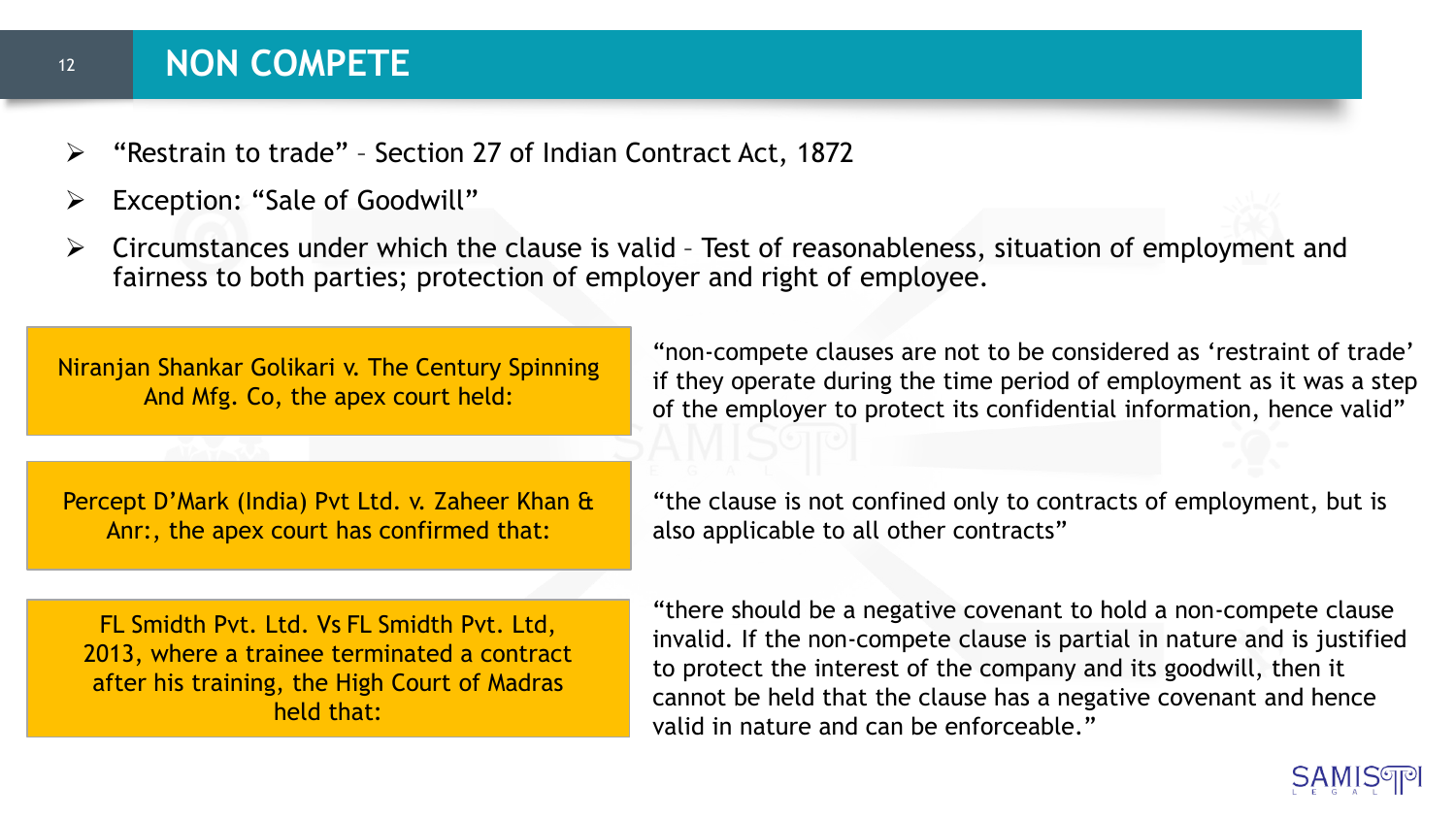### **NON SOLICITATION**

13

➢ "restrictive covenants in contracts" – American Express Bank Ltd. v. Priya Puri

In Wipro Ltd vs Beckman International, where the respondent was hired by petitioner as sole and exclusive distributor of its products and agreed upon a non-solicitation clause to be operative for two years after the termination of agreement. the Delhi High Court held that :

"a non-solicitation clause is a restrictive clause and not a negative covenant and hence, is not void"

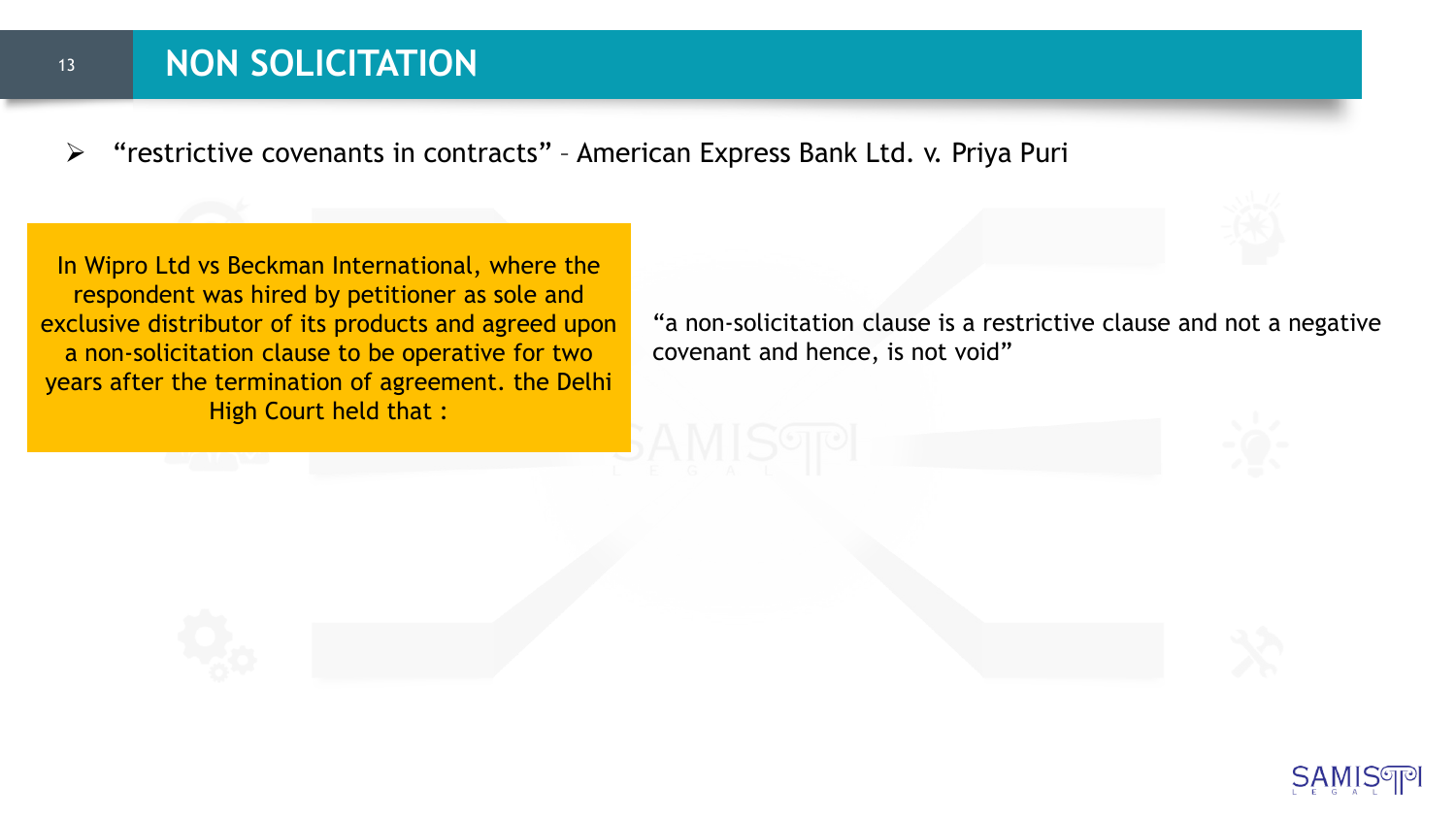In Faccenda Chicken Ltd. v. Fowler, the Court held that:

"An employer is thus entitled to protect confidential information which amounts to a "trade secret" or which prevents "some personal influence over customers being abused in order to entice them away"

In the case of Schroeder (A) Music Publishing Co. Ltd. v. Macaulay the Court held that:

"A covenant that is reasonably necessary to protect an employer against the betrayal of trade secrets or confidential information is not void merely because it unavoidably protects the employer against competition."

In Escorts Const. Ltd v. Action Const, the Delhi High Court held that:

"restraining Escorts (respondent) from manufacturing, selling or offering for sale the Pick-N-Carry Mobile Cranes that were a substantial imitation or reproduction of the industrial drawings of the Plaintiffs, or from using in any other manner whatsoever, the technical know-how is valid and enforceable."

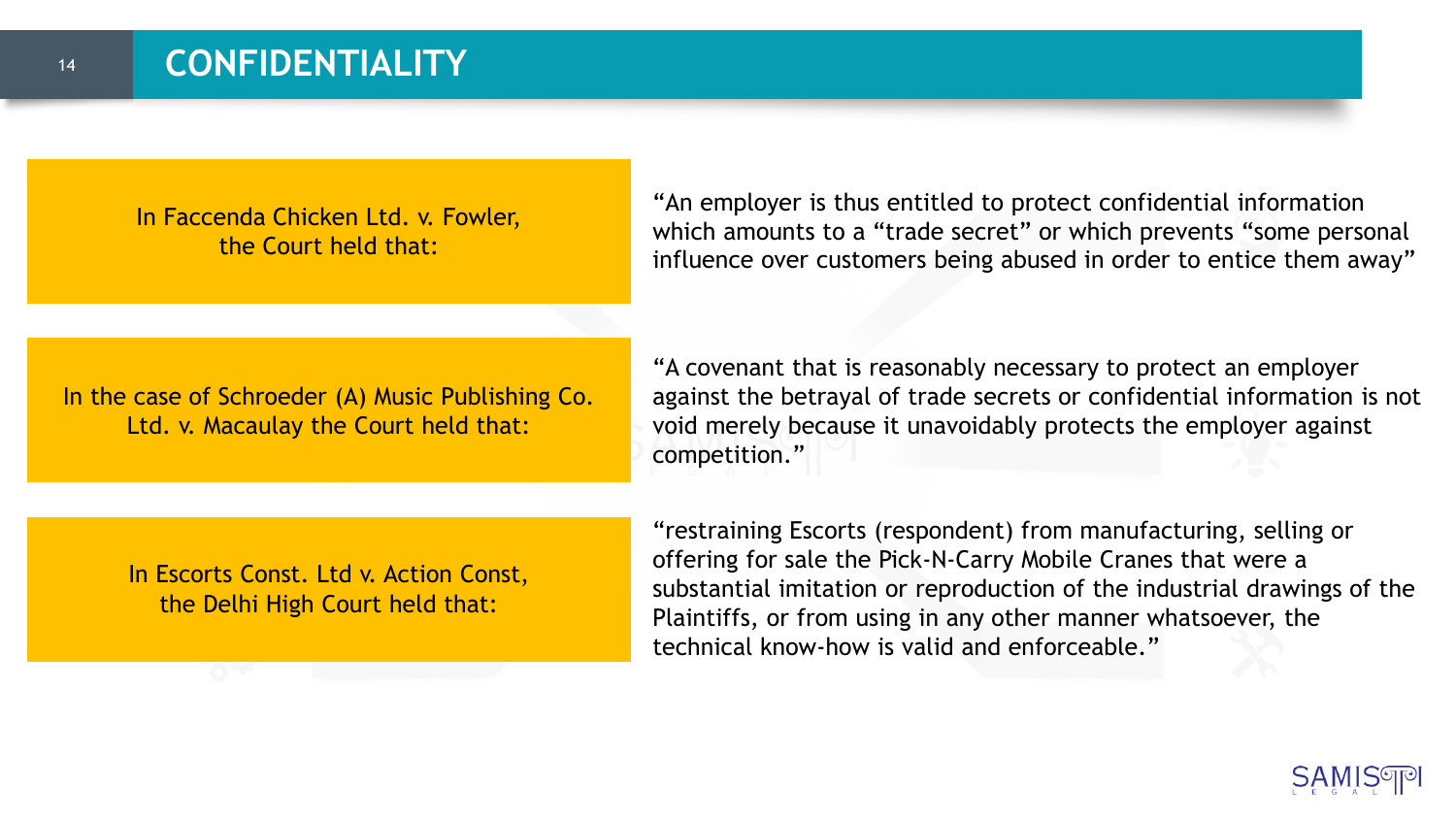### **CONFIDENTIALITY (CONT'D.)**

- $\triangleright$  In Burlington Home Shopping Pvt. Ltd. v. Rajnish Chibber, the Delhi High Court restrained carrying on of any business including mail order business by utilizing the list of clientele/customers included in the database of the petitioner.
- $\triangleright$  To determine if an information is confidential in nature or not, following are the points that the court considers:
	- Is the information in public domain?
	- The information must have involved some thought or effort.
	- $-$  The owner must believe that disclosing the information would cause them damage or would give advantages to their rivals or others.
	- $-$  In deciding whether information is confidential in nature or not, a court considers the common practice in the particular industry.

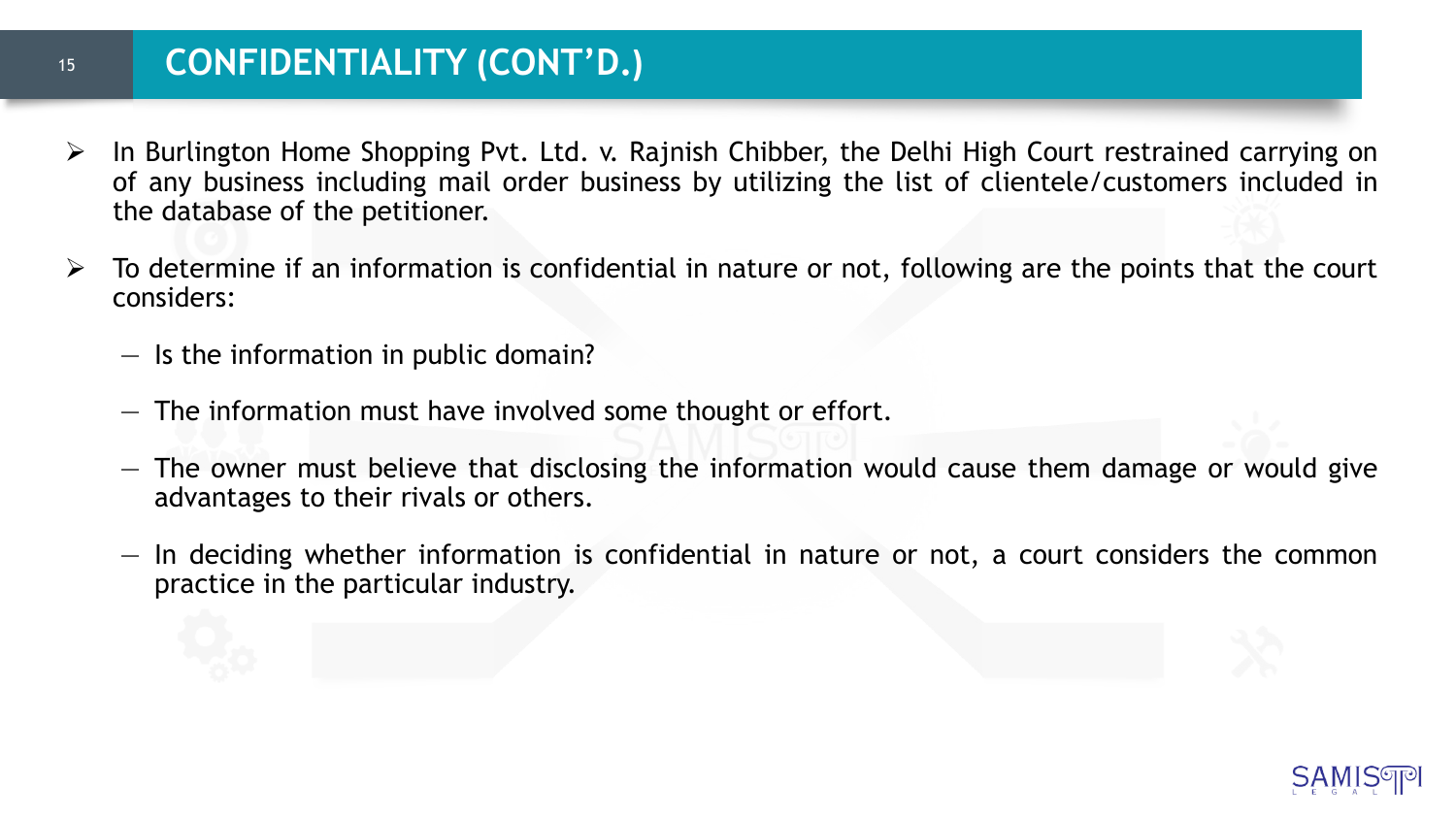Section 124 of the Contract Act, 1872:

Section 125 of the Contract Act:

In the case of State Bank of Saurashtra vs Ashit Shipping (2002), the Supreme Court held that:

"A contract by which one party promises to save the other from loss caused to him by the conduct of the promisor himself, or by the conduct of any other person, is called a "contract of indemnity."

"The promisee in a contract of indemnity, acting within the scope of his authority, is entitled to recover from the promisor – damages, amount paid and/or costs."

"the question of making good the loss arises only when there is proof that loss is suffered."

In Jet Airways (India) Limited v. Sahara Airlines State Bank of Saurashtra vs Ashit Shipping Limited and Ors (2011), the Bombay Court, keeping in mind the decision of Supreme Court in held that:

In Total Transport Corporation v. Arcadia Petroleum Limited, (1998), the Court held that:

"an indemnity holder is entitled to sue the indemnifier even before incurring any actual damage or loss and that an indemnity is not necessarily given by repayment after payment."

"Indemnification does not restricts only to direct losses but also covers indirect losses."

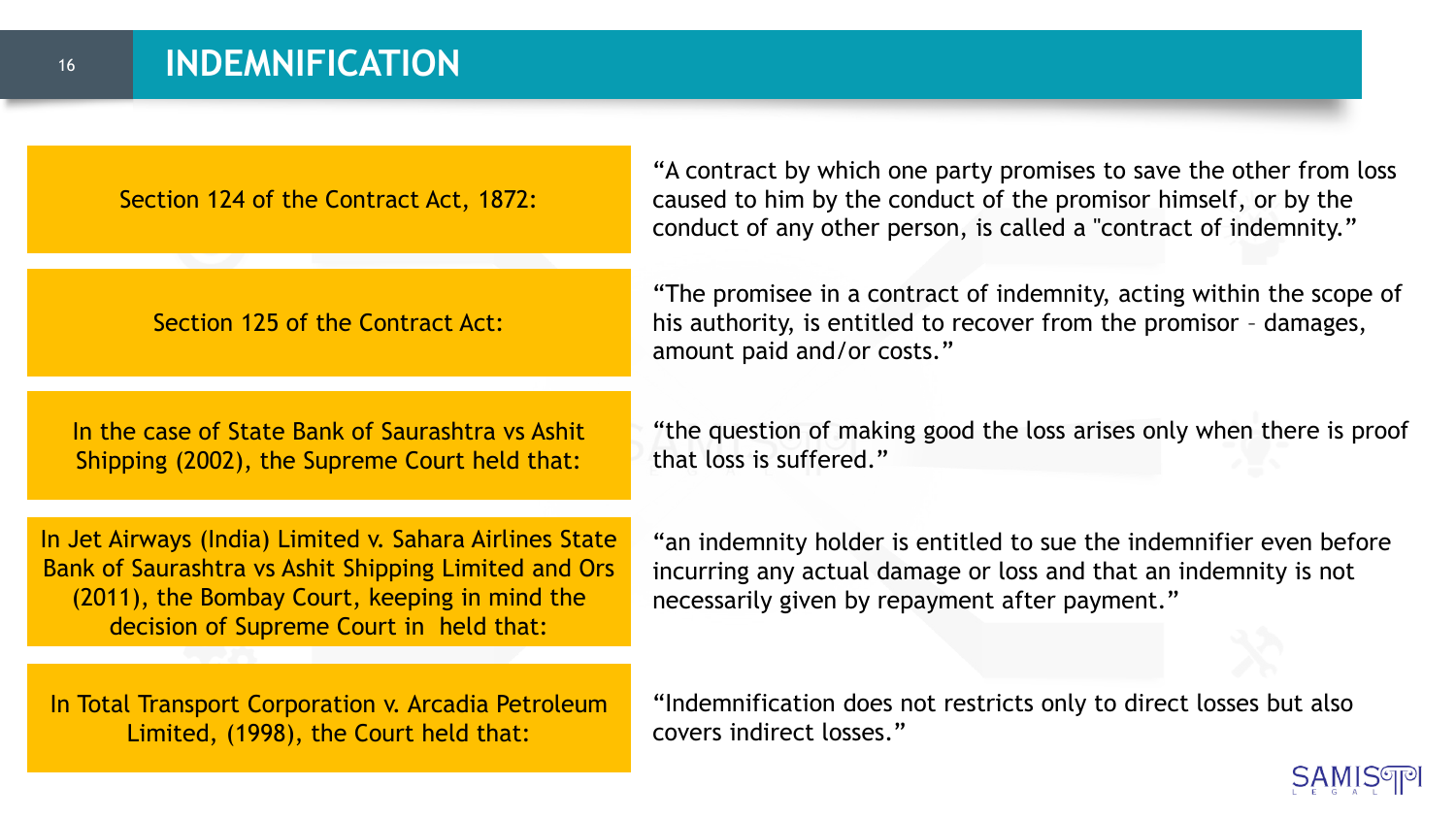Important to draft a detailed and thorough termination clause.

Should have an appropriate process to terminate the agreement.

Should incorporate number of obligations that the parties must follow on termination.

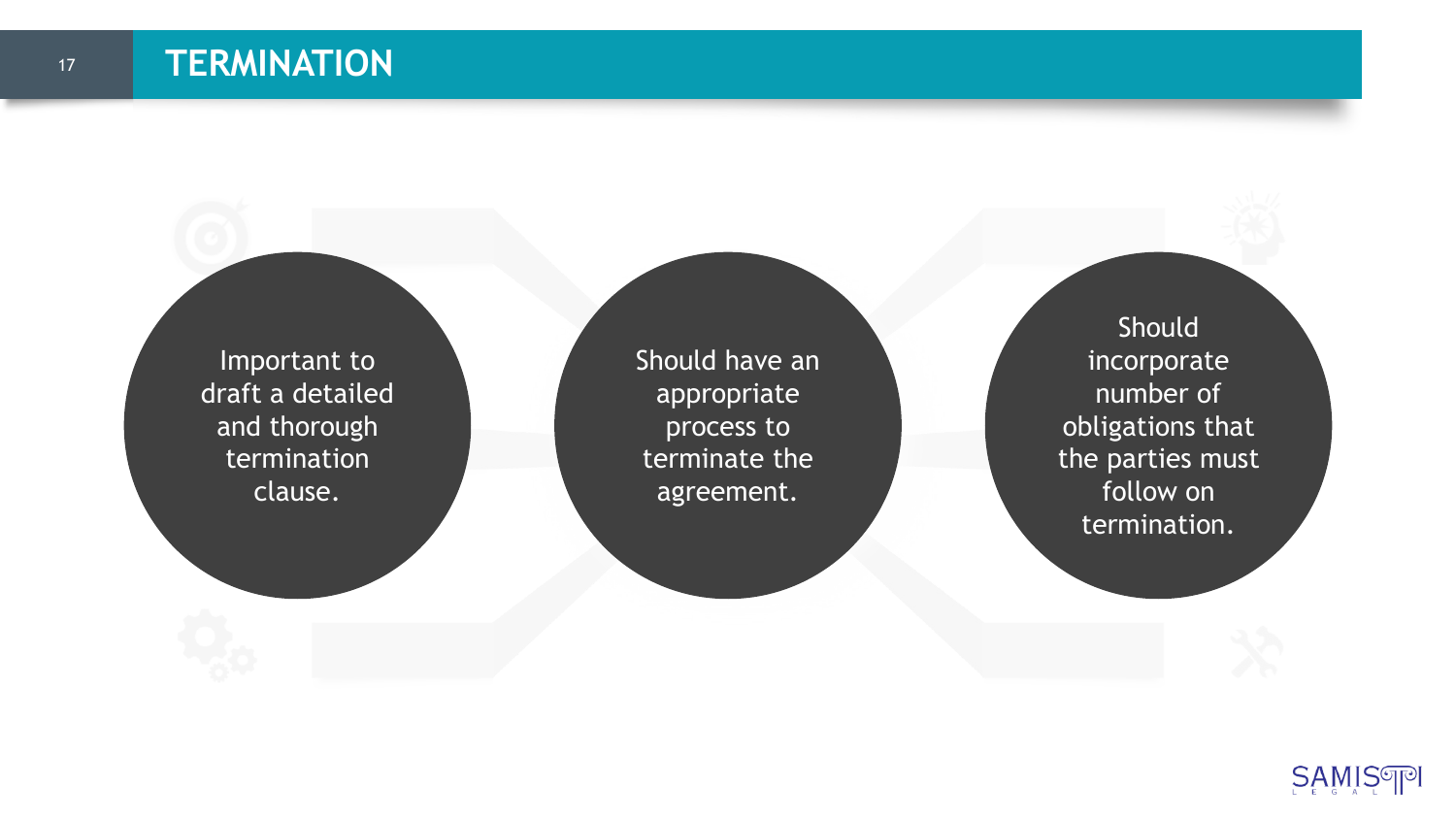- ➢ *Rajasthan Breweries Ltd. vs. The Stroh Brewery Company (MANU/DE/0860/2000)*
- $\triangleright$  Two Agreements executed between the parties.
- $\triangleright$  Exclusive License was given to Party A for producing Stroh Beer in India for 9 years which may renewed for successive period of 3 years each time.
- $\triangleright$  Party A set up a computerized brewery at a cost of more than 20 million dollar and had also imported a number of costly equipments.
- $\triangleright$  Party B terminated the contracts on the grounds of quality and standards, inconsistent production resulting in frequent product shortages in the market, late and insufficient payment of dues.
- $\triangleright$  Party A contended there is no clause in the agreement, which permits the respondent to terminate the agreements by giving a notice of a few days.

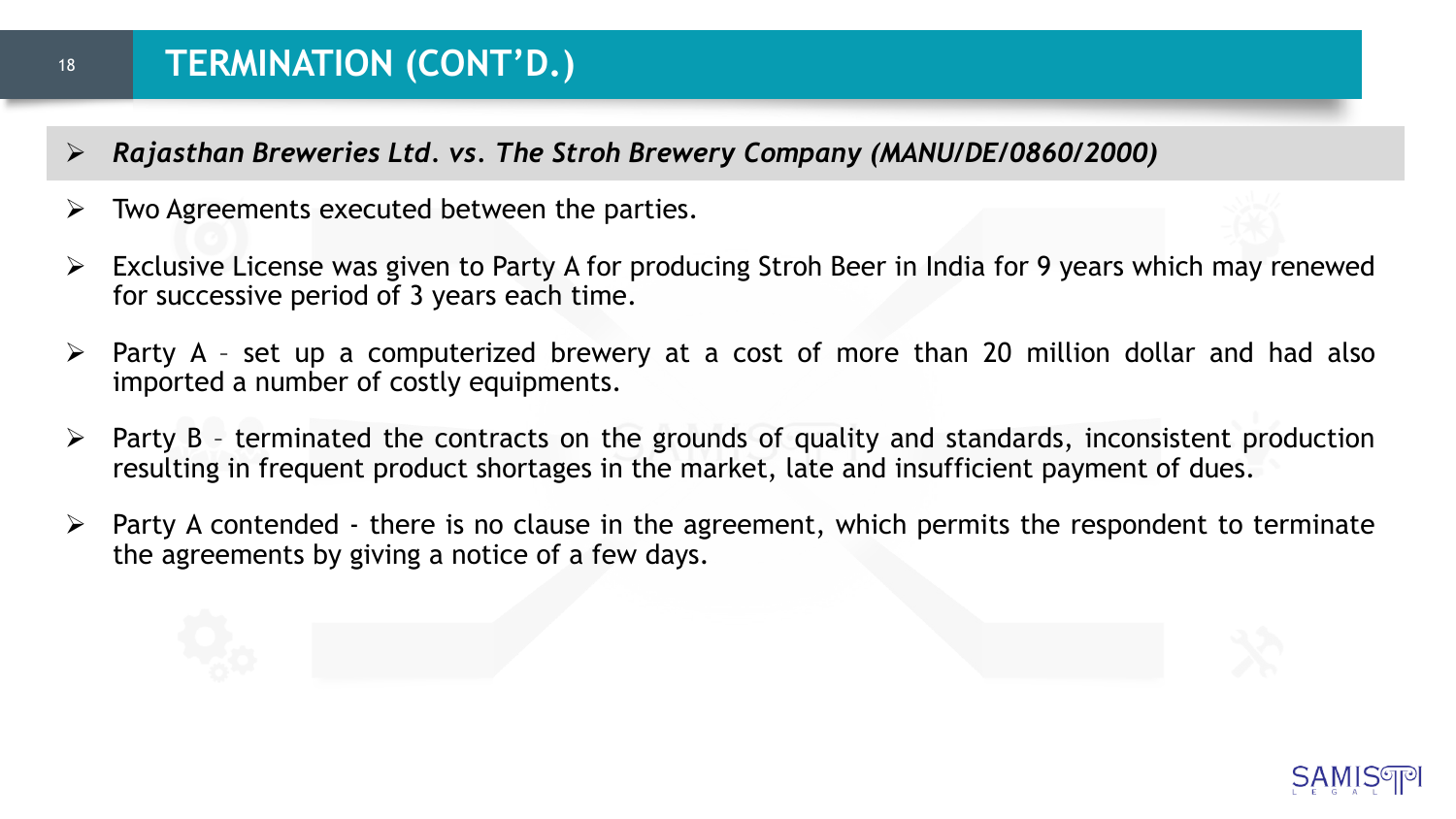➢ The Court held that

"*Even in the absence of specific clause authorizing and enabling either party to terminate the agreement in the event of happening of the events specified therein, from the very nature of the agreement, which is private commercial transaction, the same could be terminated even without assigning any reason by serving a reasonable* notice."



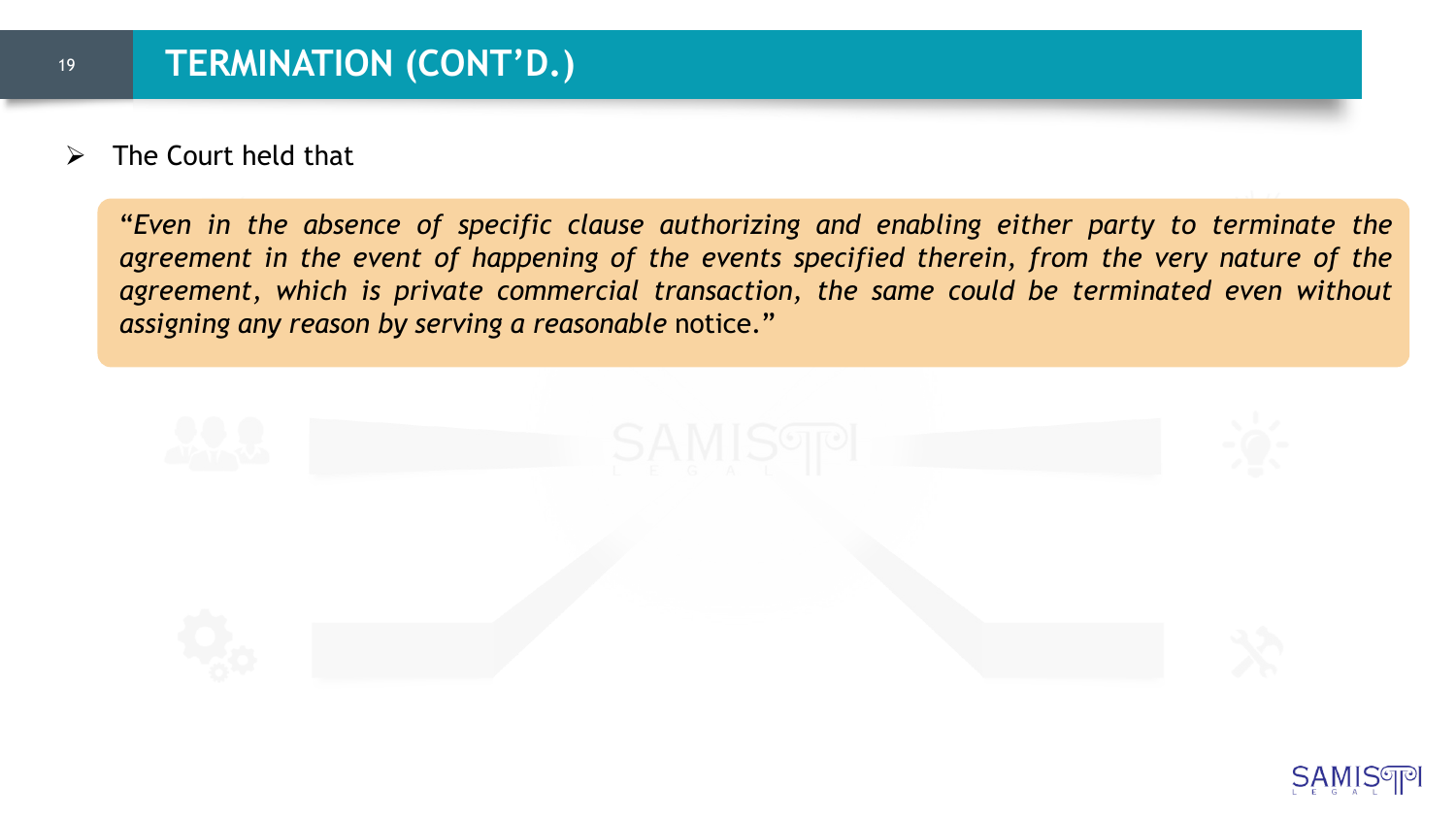#### **DISPUTE RESOLUTION**

- $\triangleright$  Clear and unambiguous dispute resolution clause is very important.
- $\triangleright$  Should be drafted, specific to transaction at hand.
- $\triangleright$  This clause shall contain the following;
	- Dispute resolution mechanism such as conciliation or arbitration;
	- Governing law; and
	- Jurisdiction.

In SMS Tea Estates Pvt. Ltd. Vs. Chandmari Tea Company Pvt. Ltd. (MANU/SC/0836/2011)

"A valid arbitration clause is separable from the main contract, and the invalidity of the main contract does not necessarily entail the invalidity of the arbitration agreement."

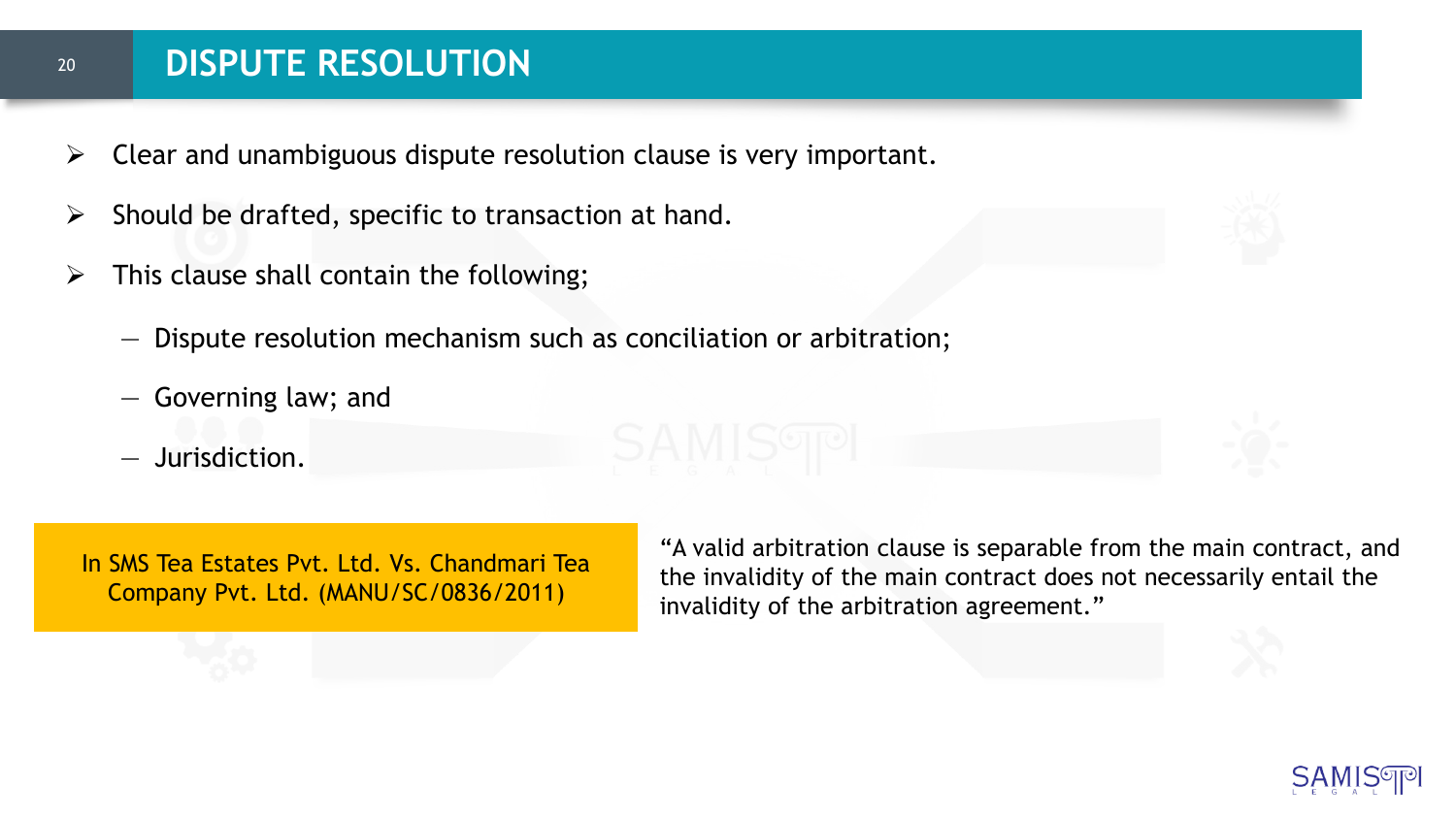#### **DISPUTE RESOLUTION (CONT'D.)**

- ➢ In **Ashapura Mine-Chem Ltd ("Appellant") vs. Gujarat Mineral Development Corporation (2015 (5) SCALE 379),** the parties entered into a MOU for setting up an alumina plant in Gujarat by way of a Joint Venture.
- $\triangleright$  The MOU provided for an arbitration clause in the event of parties' failure to settle disputes amicably.
- $\triangleright$  Subsequent to the signing of the MOU, the Respondent decided to approve the MOU subject to certain modifications. After considerable exchange of correspondence, the Respondent sought amendments to the original MOU due to major change in State policy. However, eventually the Respondent cancelled the MOU on the pretext that Appellant had failed to comply with the terms and conditions contained therein.
- ➢ Failed to resolve their disputes amicably and no consensus could be reached on appointment of Arbitrator between the parties. The Appellant filed an application under Section 11 of the Indian Arbitration & Conciliation Act, 1996 (**Act**) for appointment of Sole Arbitrator.

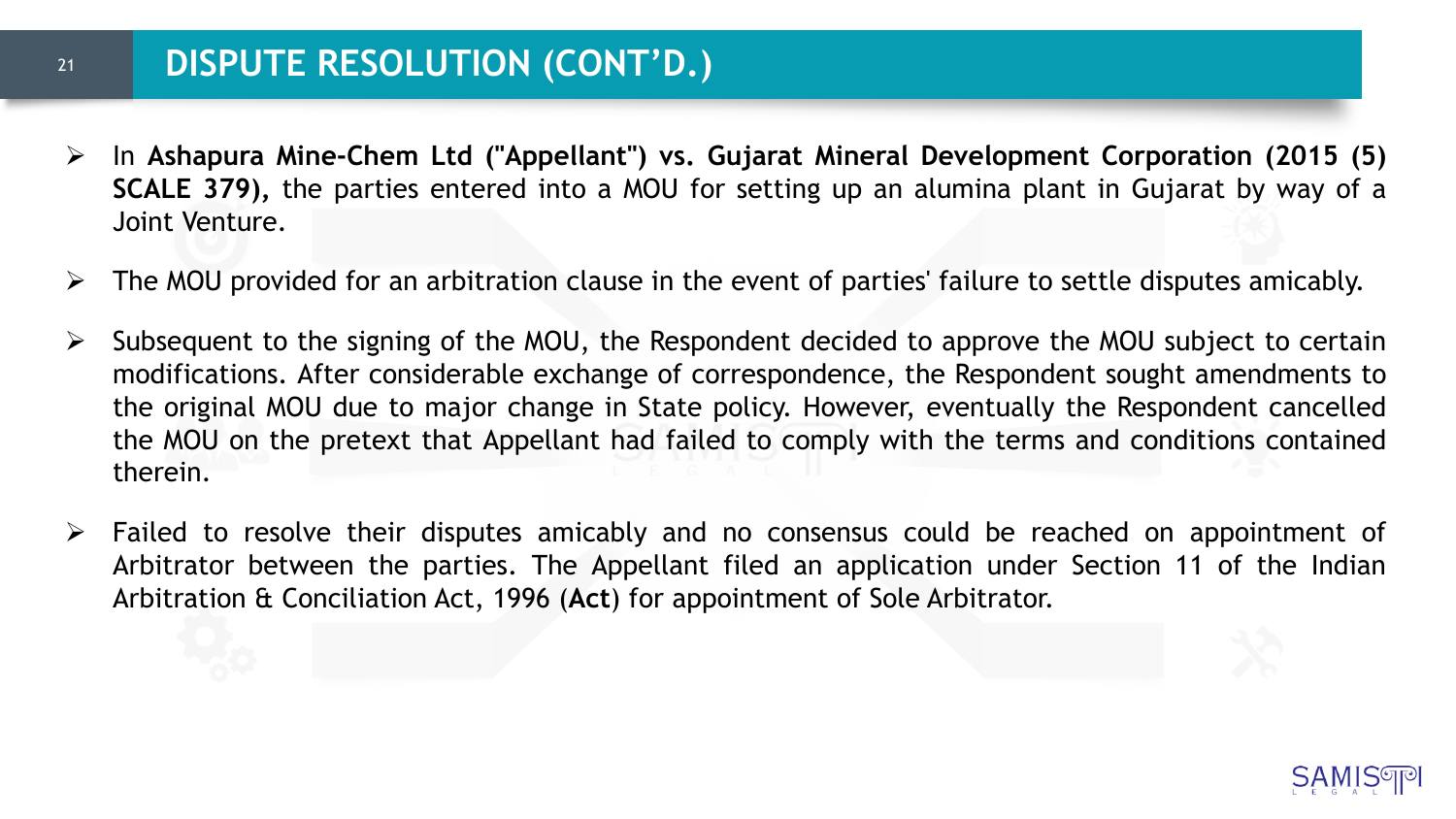

The Gujarat High Court dismissed the application for appointment of Arbitrator on the ground that the MOU never resulted in a complete contract, and accordingly held that no enforcement could be sought for the same. The Gujarat HC held that the MOU was "stillborn" as it did not fructify into a joint venture.

The Supreme Court found that irrespective of whether the MOU fructified into a full-fledged agreement, the parties had agreed to subject all disputes, arising out of and in connection to the MOU, to arbitration. Such an agreement would constitute a separate and independent agreement in itself.

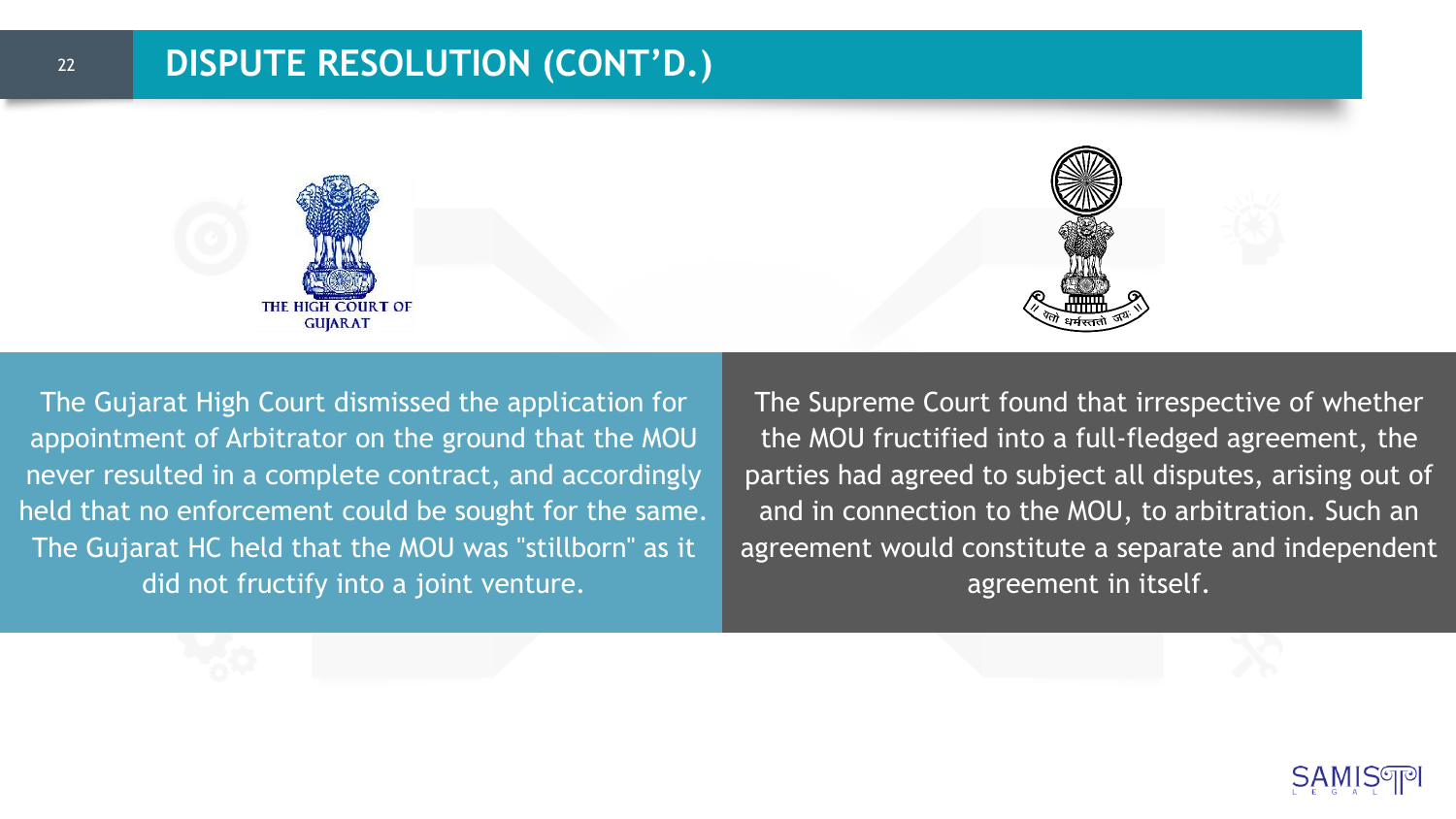

**SAMIS**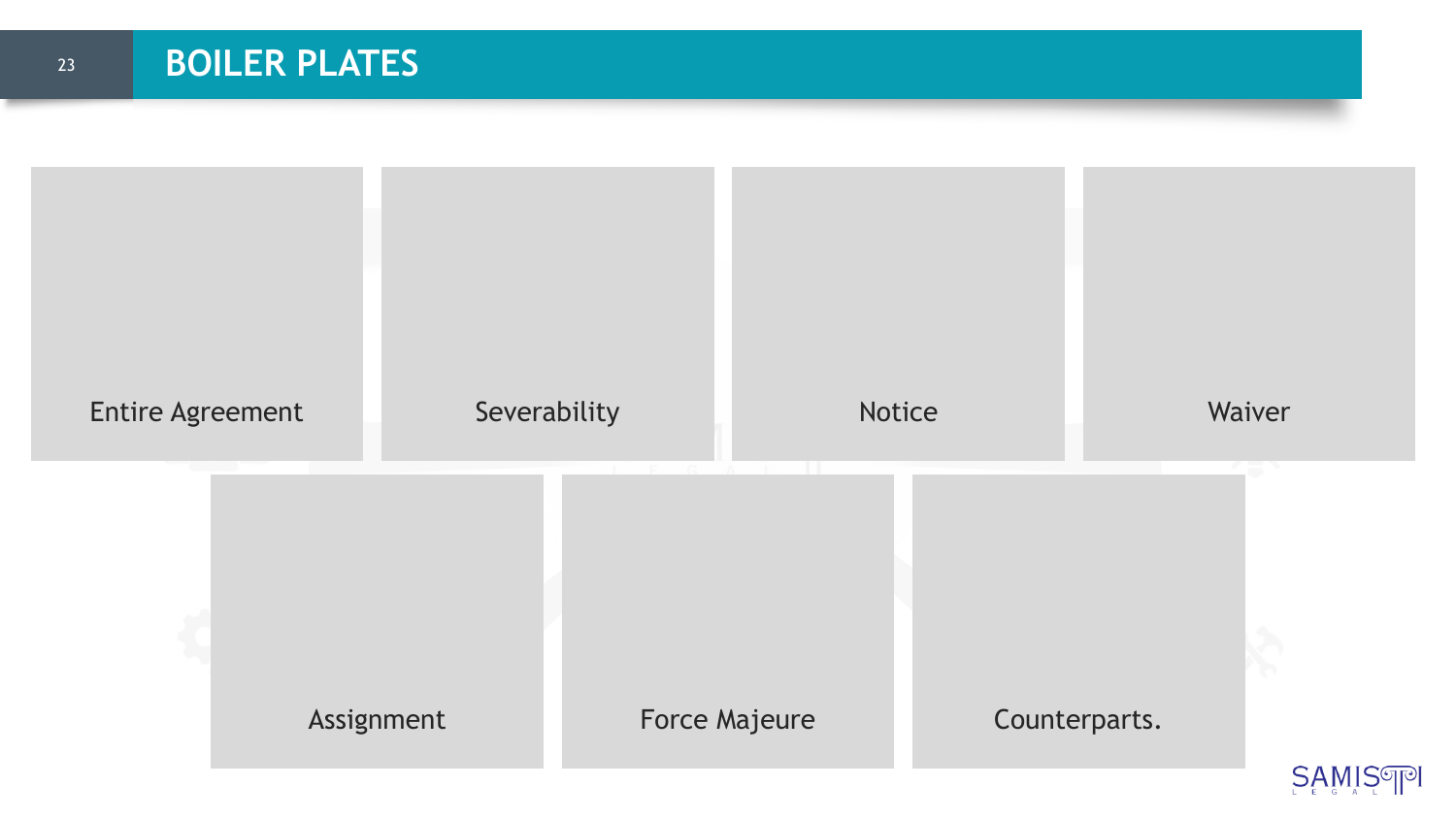A contractual joint venture is where two or more parties agree to collaborate on a project, but do not set up a separate legal entity or pool the profits and losses. Each party keeps their accounting records separate and there are no registration requirements.

Some important clauses to be incorporated under JV Agreement are:

| $\vert$ 1       | Formation and objective of JV entity |
|-----------------|--------------------------------------|
| 2               | <b>Shareholding Pattern;</b>         |
| $\overline{3}$  | <b>Business Plan;</b>                |
| $\sqrt{4}$      | <b>Financial Arrangements;</b>       |
| $5\overline{)}$ | Transferability of Shares;           |
| 6               | <b>Right of First Refusal;</b>       |
|                 | Tag/Drag Along Rights; and           |

Governance and Board Management.

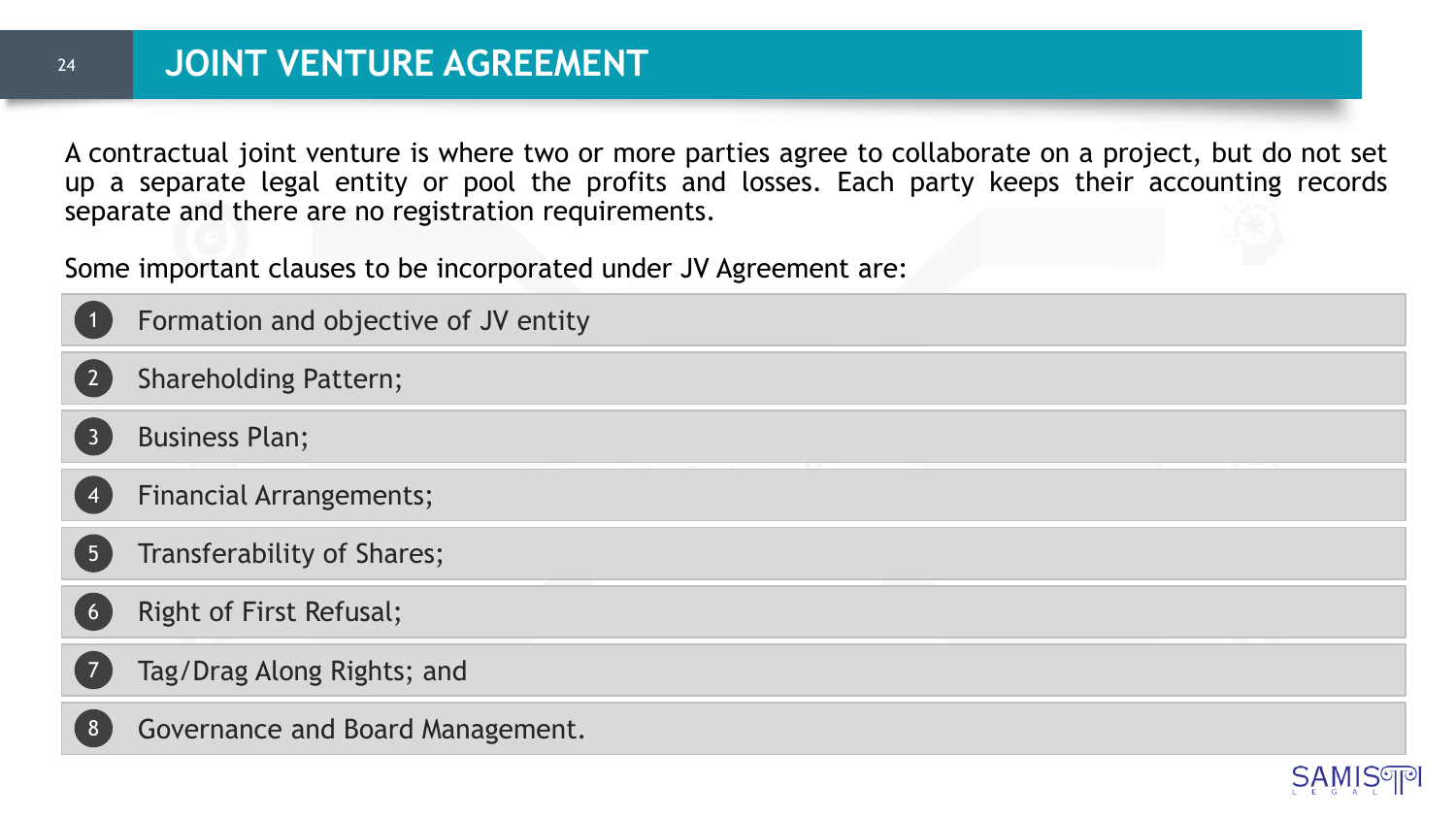Franchise means license from the owner of a trademark or trade name permitting another to sell a product or service under that name or mark. There are two models of franchise agreement and they are:



Franchise owned company operated.

2



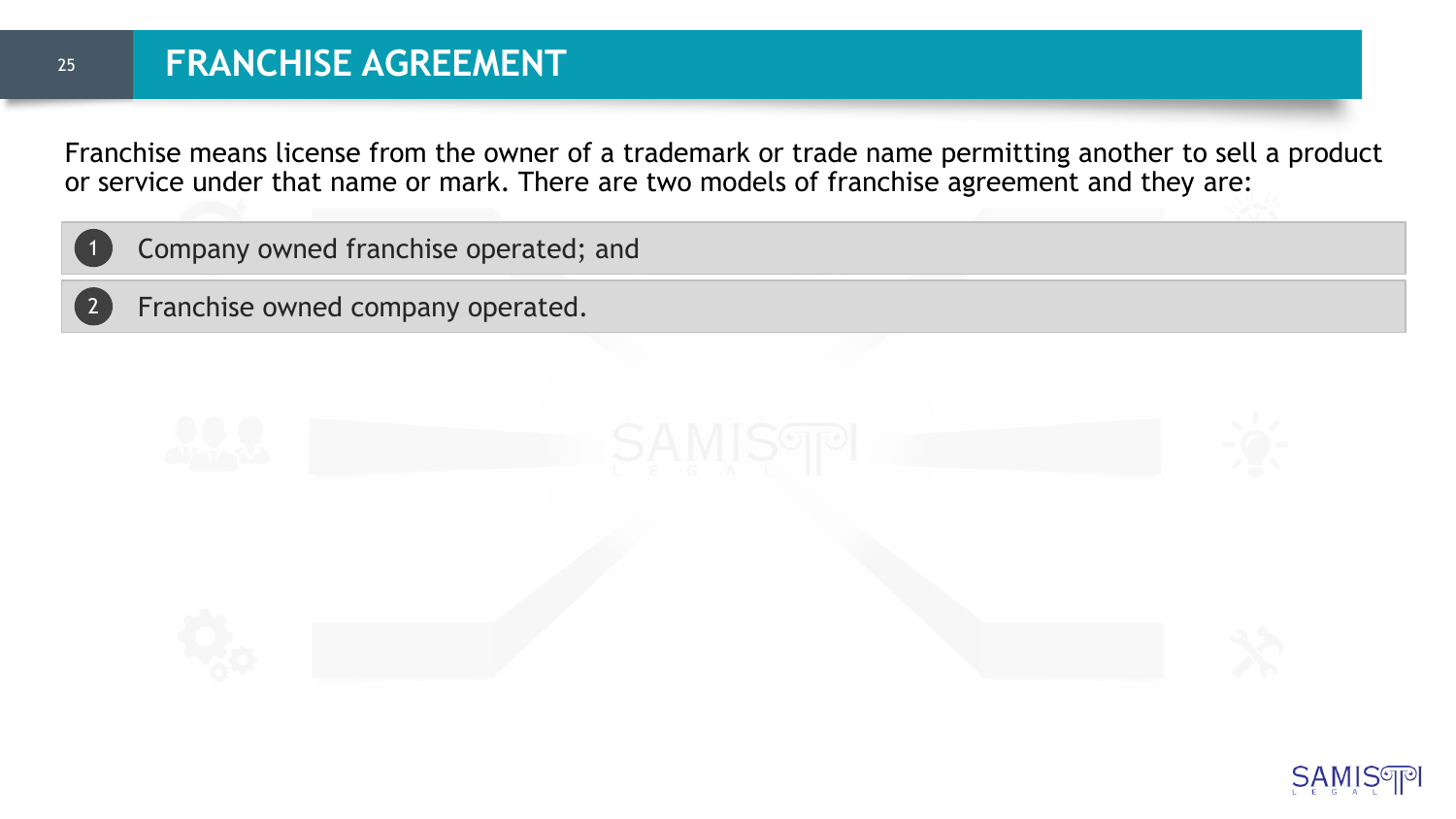#### Legal Issues:

|                                   | Intellectual Property;                    |
|-----------------------------------|-------------------------------------------|
| $\begin{bmatrix} 2 \end{bmatrix}$ | <b>Consumer Protection and Liability;</b> |
| $\overline{3}$                    | Competition Law;                          |
|                                   | Insurance;                                |
| 5 <sup>1</sup>                    | Tortious Issues;                          |
|                                   | Agency;                                   |
| $\overline{7}$                    | Tax;                                      |
| 8                                 | Labour; and                               |
| 9                                 | <b>Corporate and Securities</b>           |

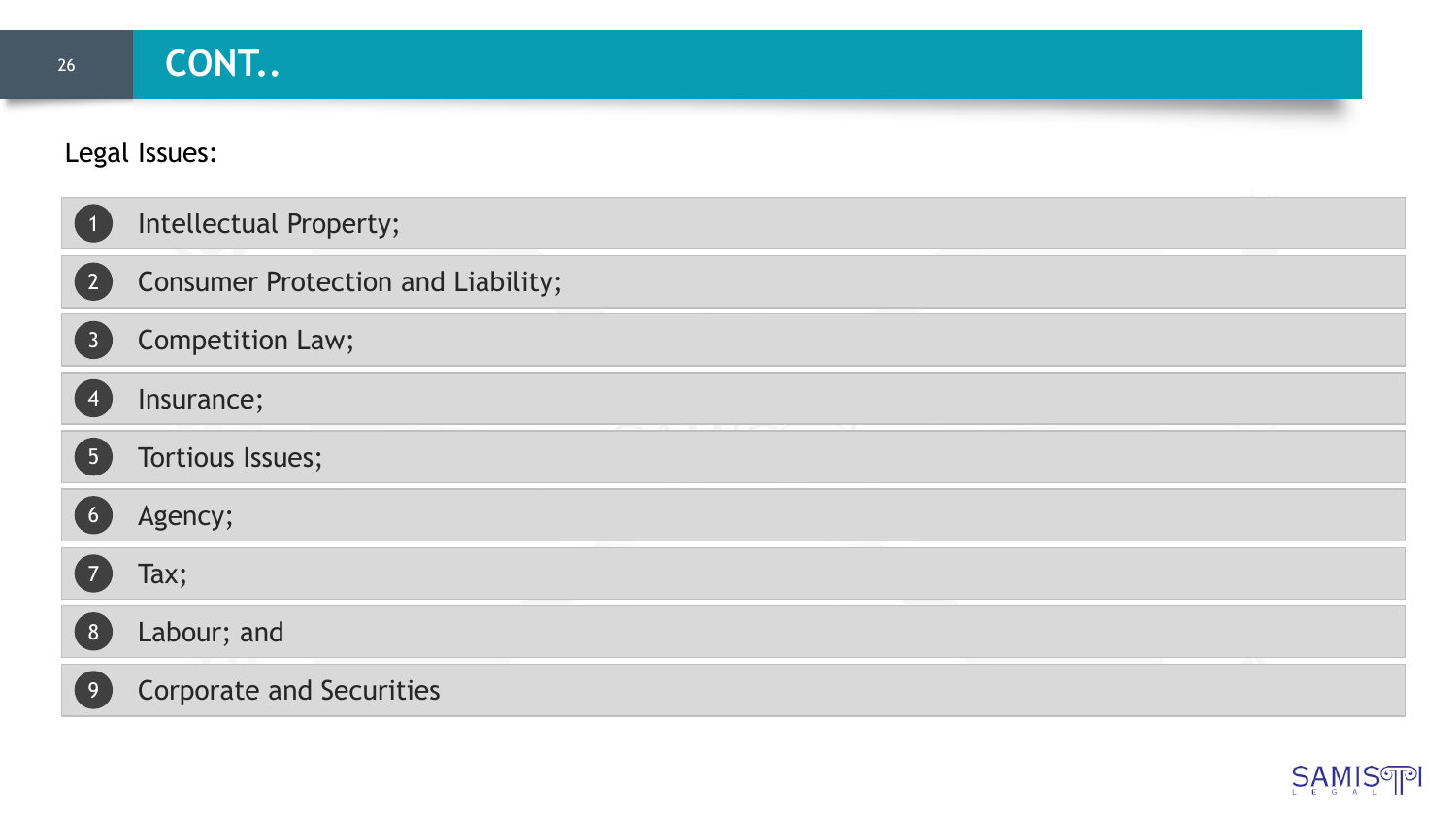27

The important clauses to be incorporated under a franchise agreement:

|                | Appointment and Territory of Franchisee; |
|----------------|------------------------------------------|
|                | Rights and obligations of the parties;   |
| $\overline{3}$ | Investments and financial arrangements;  |
|                | Operational expenses and control;        |
|                | Audit;                                   |
| 6              | Intellectual Property; and               |
|                | Term and Termination.                    |
|                |                                          |

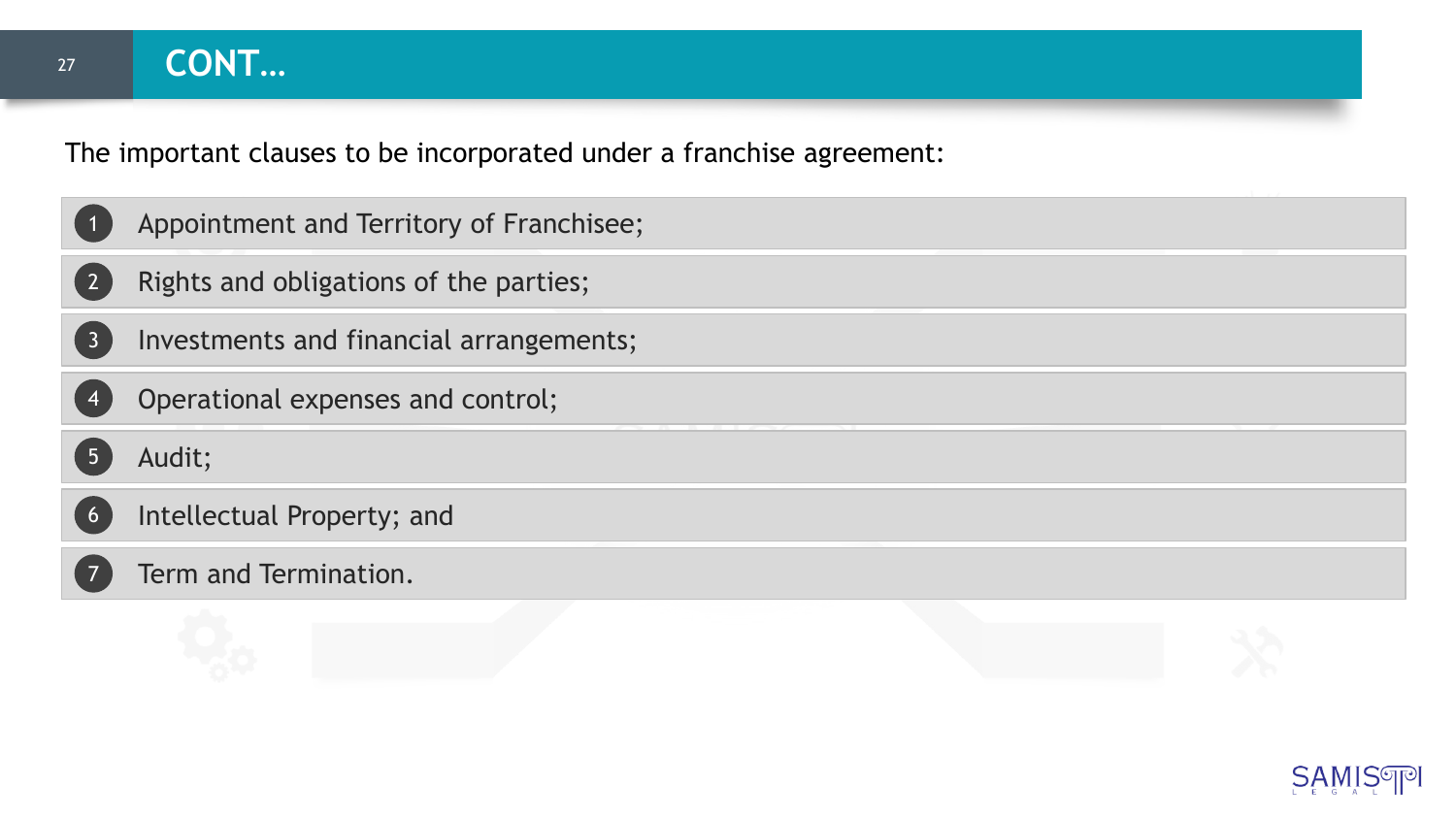# **TECHNICAL COLLABORATION AGREEMENT**

Technical collaboration is a contract where one party agrees to provide technical know-how or any technical assistance to the other party.

Some important clauses to be incorporated are:

➢ Grant of license;

- $\triangleright$  Obligations and rights of the parties;
- ➢ Financial Arrangements;
- $\triangleright$  Use of Intellectual property; and
- $\triangleright$  Intellectual property rights.



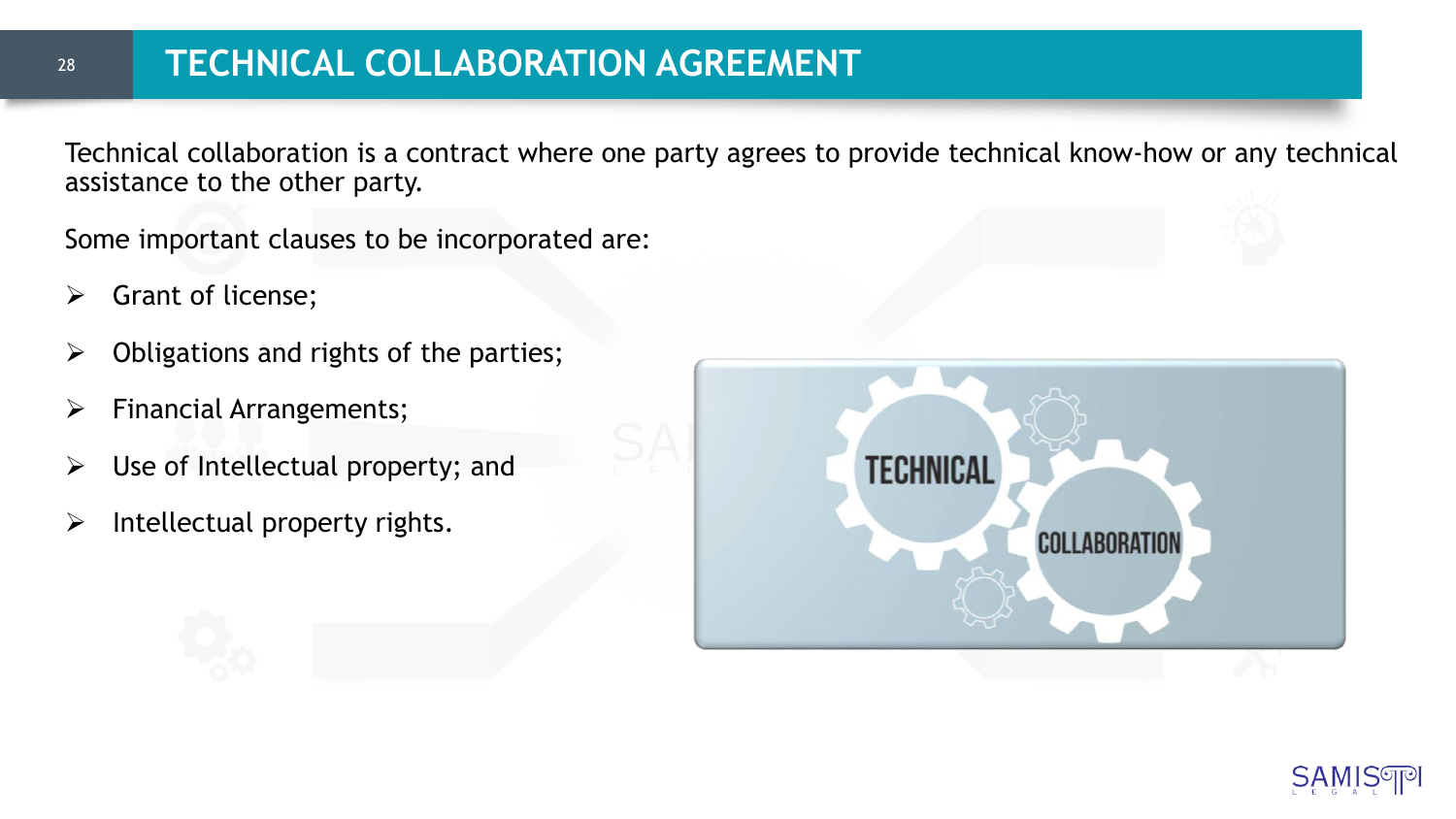

- ➢ Without adequate stamping a document cannot be given legal effect to and therefore does not have any evidential value.
- $\triangleright$  In case if there is any dispute or any legal case in court than the question of your answer will be in a hand of Magistrate that whether they will consider it valid or not. Magistrate can make it valid while applying Stamp Duty on your Agreement.
- ➢ In *Om Prakash vs. Laxminarayan & Ors. (Civil Appeal No. 9032 of 2013),* Plaintiffs filed a suit for specific performance of contract, possession and permanent injunction in respect of un-irrigated land.

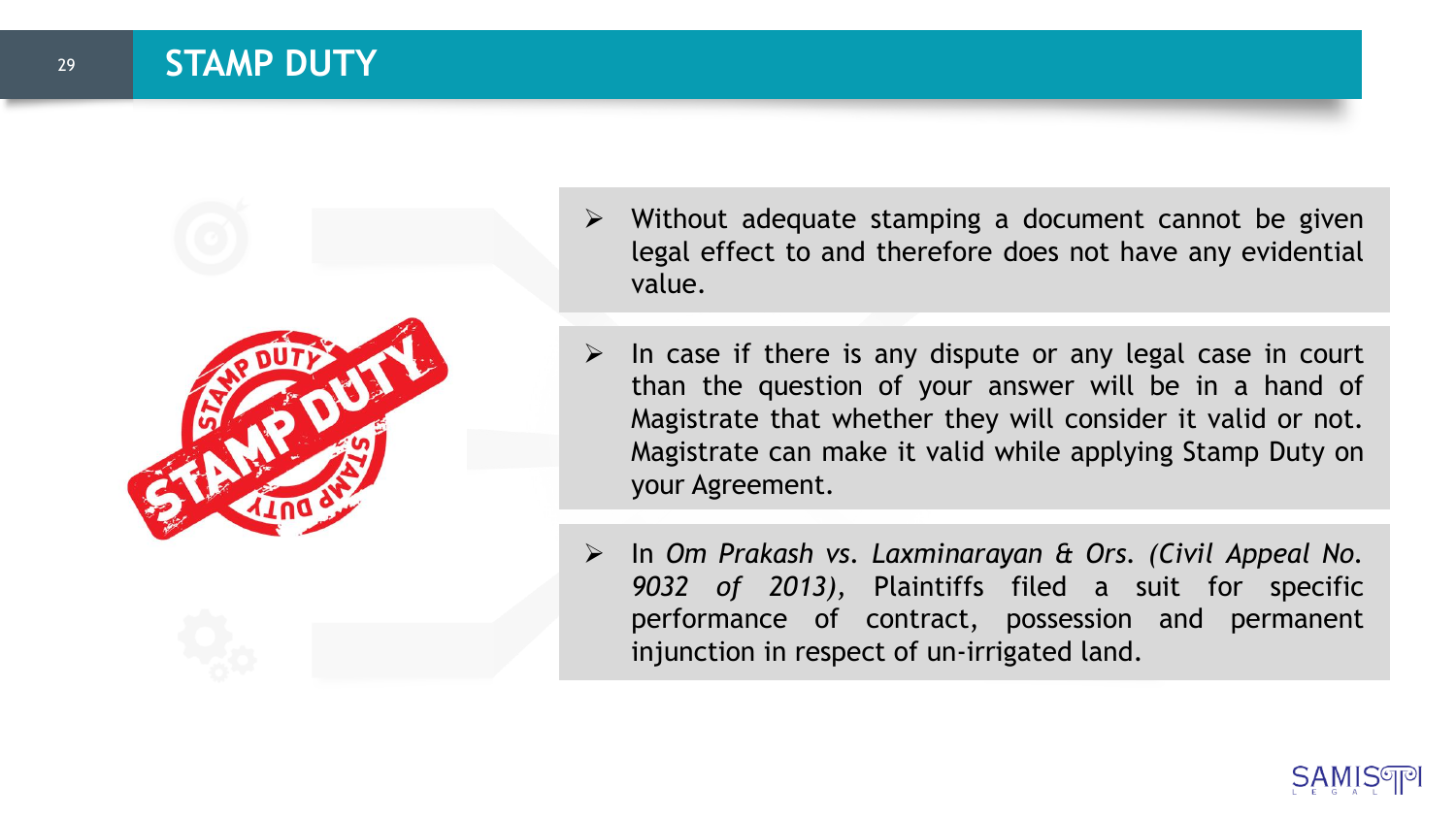30

| <b>Plaintiff</b>    | properties in question were delivered to them on payment of the part consideration<br>money in pursuance of the agreement to sell. |
|---------------------|------------------------------------------------------------------------------------------------------------------------------------|
| Defendant           | no agreement to sell was ever executed and possession given.                                                                       |
| <b>During Trial</b> | the agreement to sell was sought to be proved and admitted in evidence by the plaintiff.                                           |
| Defendant           | Questioned the admissibility of the agreement on the ground of not duly stamped as per<br>Article 23 of Stamp Act.                 |
|                     |                                                                                                                                    |

The trial court held the agreement to sell to be inadmissible in evidence as it has not been sufficiently stamped.